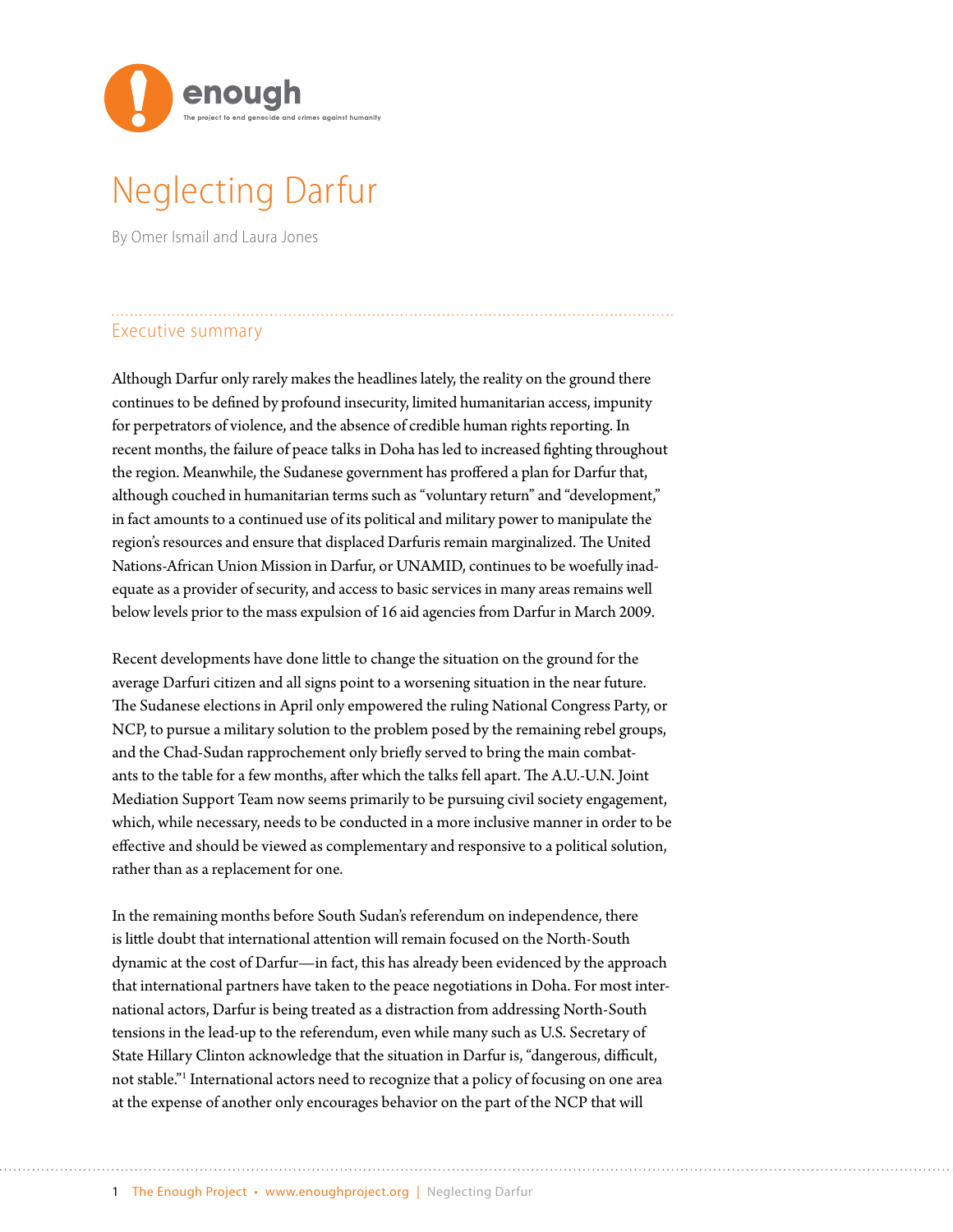have negative consequences for all of Sudan. The United States and its partners should therefore refocus their attention on pursuing a political solution to the conflict in Darfur while concurrently engaging civil society at the grassroots level, and should take greater steps to both ensure the protection of civilians in the region and work towards justice and accountability. If the United States and its international partners don't start engaging in Darfur in a smarter, more productive manner, it is likely that the ones who will pay the highest price are the Darfuris themselves.

# The situation on the ground

Despite the lack of media attention in recent months, the crisis in Darfur is far from over. Nearly 3 million civilians have been driven from their homes and warehoused in sprawling camps for refugees and internally displaced persons, in Chad and Darfur respectively. Despite the deployment of the world's most expensive peacekeeping force, insecurity remains rampant. While the Sudanese government controls major towns, other armed groups—government-armed tribal groups, government-backed Chadian rebels, and Darfur's fractured rebel groups—have loose control over large tracts of territory and harass and terrorize civilians and aid workers with impunity. None of the architects of the widespread crimes against humanity in Darfur have been brought to justice.

Today, Darfur bears a resemblance to southern Sudan during the early 1990s, during the period following the split in the southern rebel movement. Control over Darfur is now divided between garrison towns, where government forces hold sway, and rural areas, which are controlled by an array of armed groups. The organized murder and displacement of large portions of Darfur's population is largely over and up until recently, civilian casualties were on the decline as Darfur's rebel groups were increasingly isolated geographically and their relationships with local populations increasingly strained. Recent attacks by the government of Sudan in known rebel areas such as Jebel Marra and Jebel Moon, however, have again increased the number of both civilian casualties and displaced persons in the region. In the beginning months of 2010, for example, government attacks on Abdel Wahid El-Nour's forces around eastern Jebel Marra led to the displacement of 100,000 additional people while attacks on the Justice and Equality Movement, or JEM, positions in Jebel Moon caused the displacement of between 10,000 and 50,000, as well as an unknown number of casualties. 2 UNAMID reports also indicate rising death tolls in recent months, with around 600 deaths occurring in May, the deadliest month in two years, and 221 deaths occurring in June. The increase in fighting between the Sudanese Armed Forces, or SAF, and rebel groups—and particularly between SAF and JEM—has been the result of a combination of factors: Chad's withdrawal of support for JEM, the crumbling peace talks in Doha, and the emboldening of the NCP in the aftermath of the national election.<sup>3</sup> JEM's lack of logistical support and accompanying perceived vulnerability have led to continued attacks by SAF and have forced JEM to break into smaller groups and head for points south and east, abandoning its positions along the Chadian border.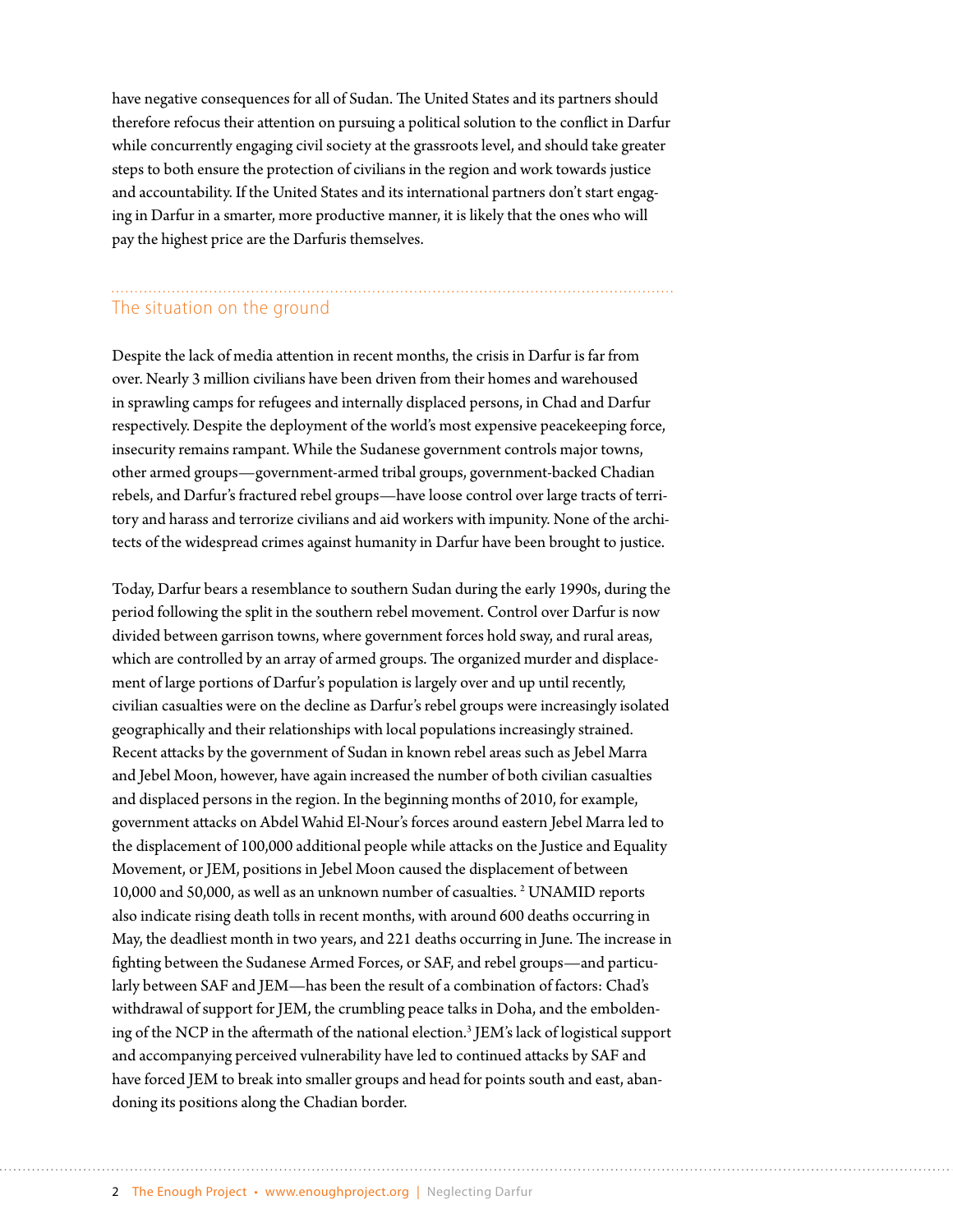In addition to the ongoing violence that is taking place between government and rebel forces in recent months, residents in the Zalengei area of West Darfur and the Kass area of South Darfur have also seen increased violence between the 'Arab' Misseriya and Nuwayba tribes. The clashes supposedly started in early March after the Nuwayba, a sub-tribe of the Rizeigat, refused to pay restitution for the death of a Misseriya army officer. Yet many observers have pointed to a much deeper cause for the conflict—limited resources and access to land. Some have speculated that the underlying tensions between the tribes were intentionally stoked by the government in Khartoum for the purpose of weakening potential sources of dissent, such as among the Nawayba who are both farmers and nomads, and demonstrating to the international community that the conflict in Darfur is an internal tribal struggle rather than a conflict between the state and its insurgents. In late June, the United Nations was finally able to broker a peace deal between the tribes, but in mid-August clashes started up again around Kass, causing 88 deaths among the Misseriya alone.<sup>4</sup> These incidents demonstrate that the ongoing struggle for resources in Darfur leaves many communities more susceptible to manipulation and serves as a potential trigger for continued conflict.

The most consistent threat to the majority of civilians, however, remains the armed groups that now occupy the land that the government systematically depopulated from 2003 to 2005. Former Janjaweed militia members and Chadian rebels, both reportedly backed by the Government of Sudan, now patrol and occupy large areas of Darfur and continue to commit atrocities such as rape.<sup>5</sup> This continuing source of insecurity is the principal reason why the majority of the displaced remain hesitant to return permanently to their places of origin. At the same time, the lack of economic opportunities in and around the major towns makes it necessary for many of the displaced to travel constantly, either back to their lands for planting and cultivation, or to areas where they are able to collect firewood to sell. This continued movement around the region and back to areas of origin has left the displaced vulnerable to further harassment. International actors, in their acceptance of Khartoum's most recent plans to focus on the returns, have failed to recognize that the large-scale voluntary return of refugees and other displaced will be impossible without taking concrete steps to improve the security situation and provide accountability.6

When internally displaced people, or IDPs, return to their land, they frequently either find it occupied by hostile nomadic tribes with whom they have to negotiate land access or, if they were able to plant earlier, they return to find their crops destroyed. Another emerging trend in many areas is a state-sponsored extortion racket, in which government-aligned militias are given free rein to collect "taxes" from civilian populations in exchange for the right of passage and some protection from attack. These militias, initially contracted to launch the counter-insurgency in Darfur and to wage a proxy war with Chad, later entered into what was, in effect, a land-for-war deal with the government of Sudan. Now many of Enough's sources in Khartoum claim that the government lacks the willingness to dismantle these militias, because they impose a greater potential threat to the government than the rebel groups, or the capacity to disarm them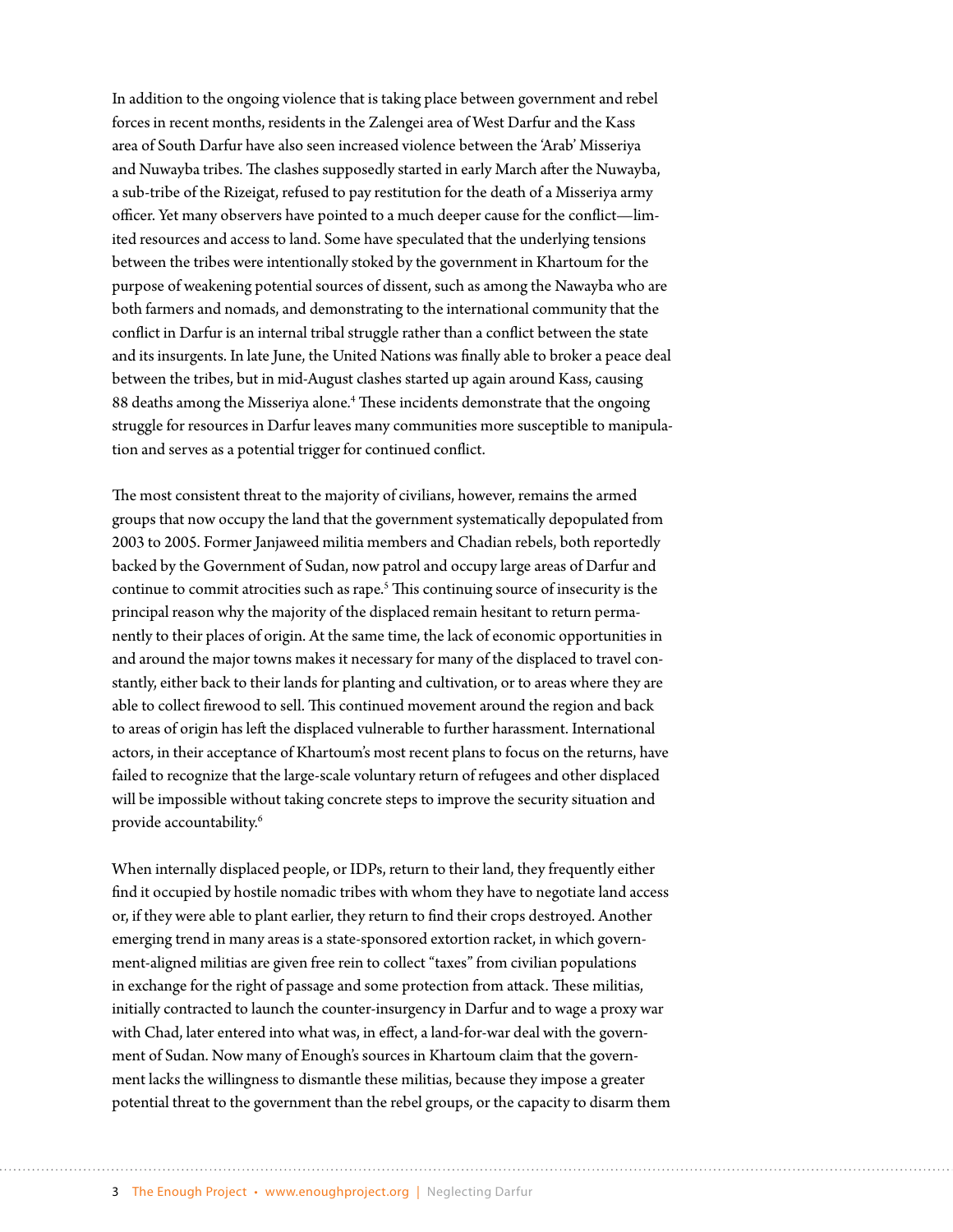en masse. Meanwhile the traditional mechanisms for dealing with conflict between communities have completely broken down. One reason is the ubiquity of small arms and light weapons which have empowered these government-aligned hostile tribes and created an imbalance of power not conducive to traditional forms of negotiation and conflict resolution.

The problem of unlawful land occupation and seizure goes far beyond local armed groups, however. In recent years, the Sudanese government has actually begun manipulating returns, presumably with the intention of proving to the international community that there is no longer war in Darfur. Interviews with returnees in West Darfur suggest that the NCP has on occasion provided short-lived "incentives" such as tractors or seeds to those willing to "return" to areas that may or may not be their areas of origin. Generally the benefits of these incentives have been fleeting and unsustainable—e.g. a tractor is provided without any fuel or means to obtain fuel—and the returns have amounted to little more than another form of land occupation.

Now the NCP has developed a committee, headed by Dr. Ghazi Salah Eddin Atabani, whose primary aim is to "domesticate" the peace process in Darfur.7 The committee places "voluntary" returns and development at the center of its new strategy for Darfur, but sources on the ground suggest that it will amount to little more than camp closures, massive resettlement schemes, and the forced forfeiture of IDP land rights. Recent announcements regarding the government's intention to close Kalma camp and relocate its residents appear to substantiate this claim. The "model villages" in the region, many of which were built with Arab League funding, also seem to be intimately tied to the government's plan for resolving the crisis and addressing the land problem.<sup>8</sup> According to sources, the plan involves moving the IDPs to satellite villages that surround the model villages—the model villages themselves would be saved for the elites—and employing the IDPs as laborers while simultaneously ensuring that the move deprives them of any future claim to their homeland.<sup>9</sup>

The lack of security, paired with a lack of economic opportunity and the problem of land occupation, has made acceptable durable solutions to the displacement crisis in Darfur very difficult for the near future. Although many IDPs will ultimately choose to remain in the urban centers, plans currently underway to switch gears towards early recovery and focus resources on the urban areas are still cause for concern. The lack of livelihood opportunities in these urban centers and the failure of these plans to properly address the root causes of the conflict in Darfur leave people vulnerable to continued harassment and attacks, and without the choice to ultimately return to their places of origin voluntarily in safety and dignity.

The current situation is thus highly deceptive. While the attacks on civilians are far less frequent than during the height of the conflict, Sudanese government attacks in recent weeks on areas in Darfur that are thought to be rebel strongholds demonstrate that the danger to civilians remains acute. Furthermore, the continued manipulation of resources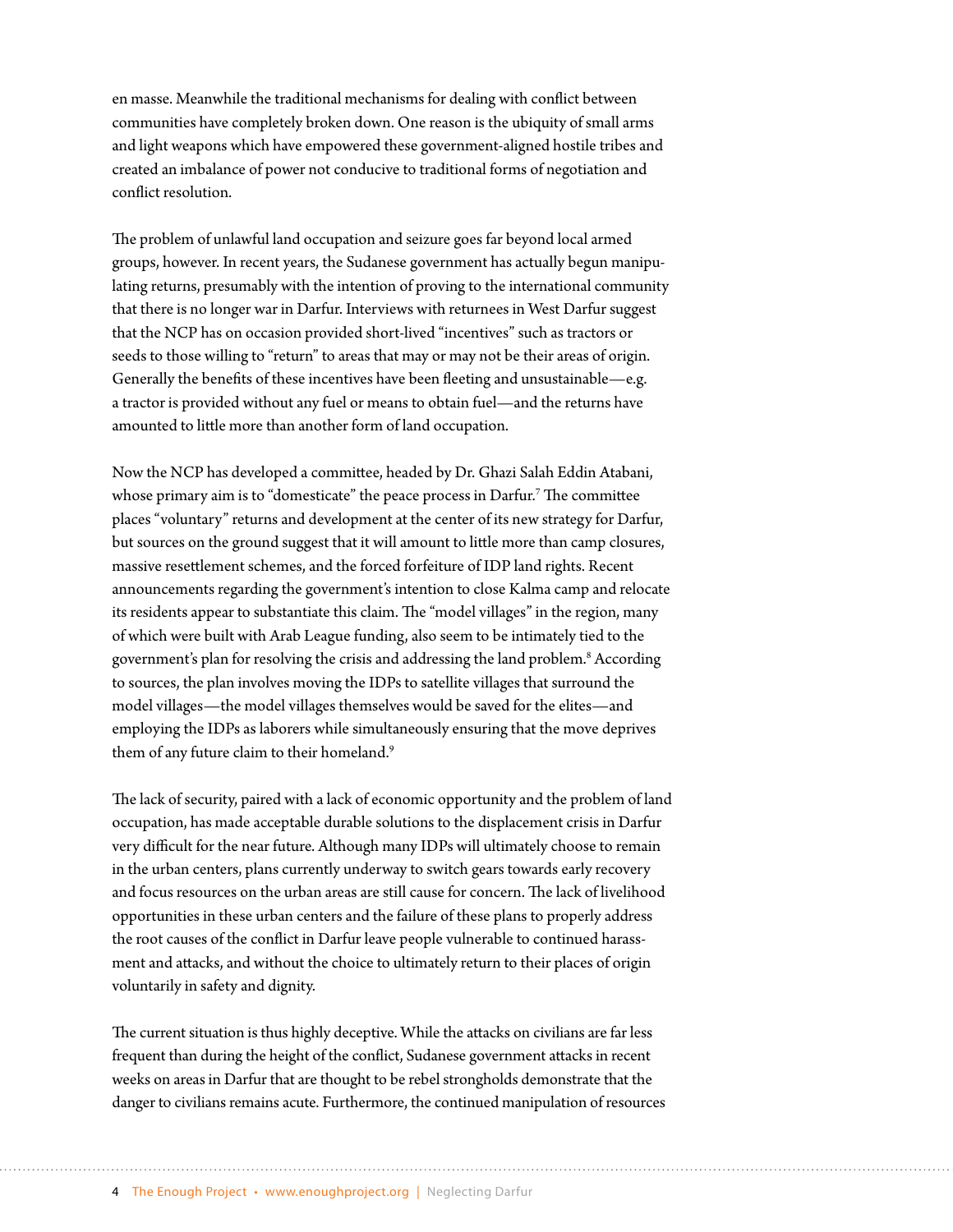in the area by both the government and former Janjaweed militia members ensures that displacement and its associated vulnerabilities will persist for the near future. The relative quietude that has followed hundreds of thousands being killed and millions being driven from their homes in Darfur should thus not be mistaken for either peace or stability.

#### **Running the gauntlet**

Checkpoints and extortion in Darfur By Omer Ismail

During the first years of the conflict, the Sudanese government promised land and stolen goods to the Janjaweed and other allied militia. With few villages left to loot, the government has now empowered its proxies to control large areas in the beleaguered region and extort money from the population.

Those displaced Darfuris who have not sought shelter and basic services in internationallyrun camps have, for the most part, fled to garrison towns controlled by the Sudanese government. Such is the case in the three major cities of Darfur—El Fasher, Nyala, and El Geneina—whose populations have grown by hundreds of thousands since the start of the conflict in 2003. These displaced persons can often travel to visit friends and family in the camps or to tend to the small plots of arable land that are not occupied, but they travel at a price. In addition to the exorbitant cost of transportation, Darfur's displaced must also pay "protection tax" at informal checkpoints manned by the very militias that forced them from their homes.

Along many key arteries in Darfur, the Sudanese government has allowed the Janjaweed to establish these checkpoints to collect taxes from the buses, trucks and vans that use these roads between the towns. One traveler described 44 separate checkpoints between Nyala and Zalingei between South and West Darfur. Another 21 checkpoints dot the road from Nyala to El Fasher—one of the most well travelled routes in Darfur. In most cases, Kalashnikov-wielding militiamen flag down passing vehicles to collect the "tax" and in many cases loot the travelers. This pattern of extortion has become so commonplace that drivers know exactly what to pay at each checkpoint.

## Limited access: humanitarians and peacekeepers in Darfur

UNAMID continues to operate below its authorized capacity and under unacceptable restrictions imposed by Khartoum, which continues to violate the Status of Forces agreement that defines the parameters of the peacekeepers and that was most recently enhanced in December 2009. The gaps in UNAMID's current capabilities are well known, and include limited mobility, inadequate logistical capacity, and weak command-and-control. Simply put, the mission as designed and currently implemented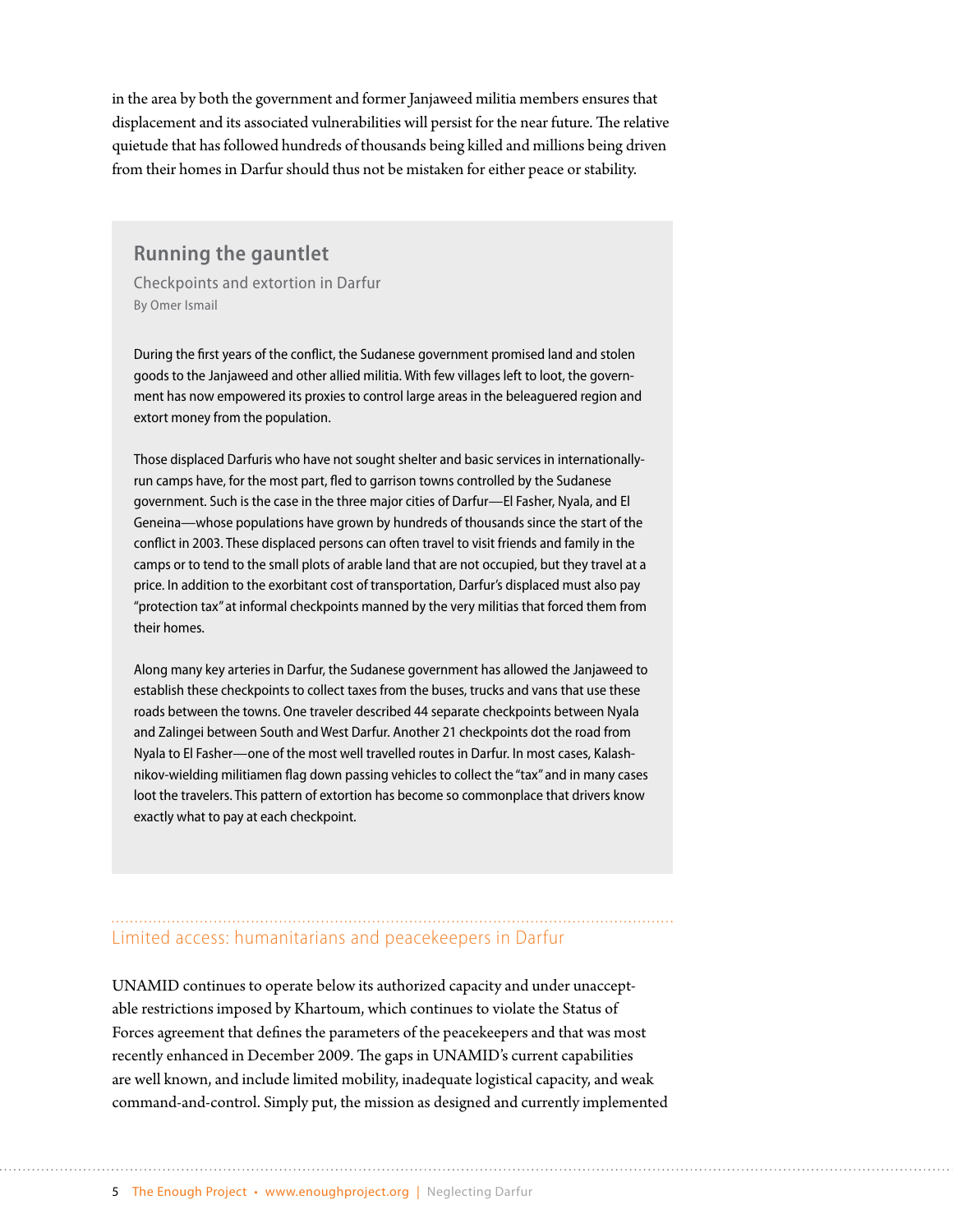is inadequate to support a credible comprehensive peace agreement even if it were reached, and remains a model of how not to authorize, organize, and implement a U.N. peacekeeping force.

UNAMID, whose core mandate is to protect civilians, is often prevented from accessing at-risk or in-need populations by both the Sudanese government and rebel groups, which not only hinders its ability to provide security for aid providers, but also its capacity to independently report on what is happening on the ground in Darfur. For example, UNAMID forces have been forbidden from accessing the Jebel Marra area since February, leading Ibrahim Gambari, Joint AU-UN Special Representative for Darfur to state that, "The recent upsurge in fighting has created very serious hindrances to the effective implementation of UNAMID's protection mandate."10 Access to Kalma camp in South Darfur was also restricted as well after violence broke out around the Doha peace talks one month ago, and has remained limited ever since.<sup>11</sup>

The operating environment for internationals in Darfur remains dire, with general lawlessness, compound break-ins, abductions, and car-jackings being commonplace. Thus far in 2010, at least 12 aid workers and peacekeepers have been kidnapped in Darfur, including from the town of Nyala, the state capital of South Darfur, which indicates an increasing boldness among the kidnappers.12 In spite of the difficulties it faces in fulfilling its core mission, UNAMID continues to try and expand its activities into early recovery and peacebuilding, much to the chagrin of other agencies, including the U.N. Security Council, who would prefer that the mission focus on its primary mandate.<sup>13</sup>

Since the government's expulsion of 13 international aid agencies and the dissolution of three Sudanese organizations in March 2009, and the subsequent introduction of three new agencies linked to those that were expelled, services on the ground have become more limited, both in terms of reach and diversity. Directly following the expulsion, aid agencies on the ground were able to successfully cover the most critical needs of the majority of the population, but "nonessential" services, such as those for survivors of gender-based violence, were effectively eliminated.14 Even now, the availability of these services on the ground is very limited, due to a lack of capacity among the remaining agencies to provide these types of services and their limited presence in more remote locations, partially due to the aforementioned security threats.

In situations where the expelled international aid agencies have secured re-entry, they have generally secured it for members of their alliance, not all of whom have the same level of capacity or experience with large-scale humanitarian operations. Returning organizations often face challenges in recruiting quality international and national staff, particularly given the environment of insecurity and intimidation that has endured since the expulsion, as well as the general aura of ineffectiveness that hangs over peacemaking and peacekeeping. Meanwhile, the national NGOs that, according to the NCP, were meant to take the place of these international bodies lack the capacity to manage large-scale programs and are generally distrusted by most of the population due to their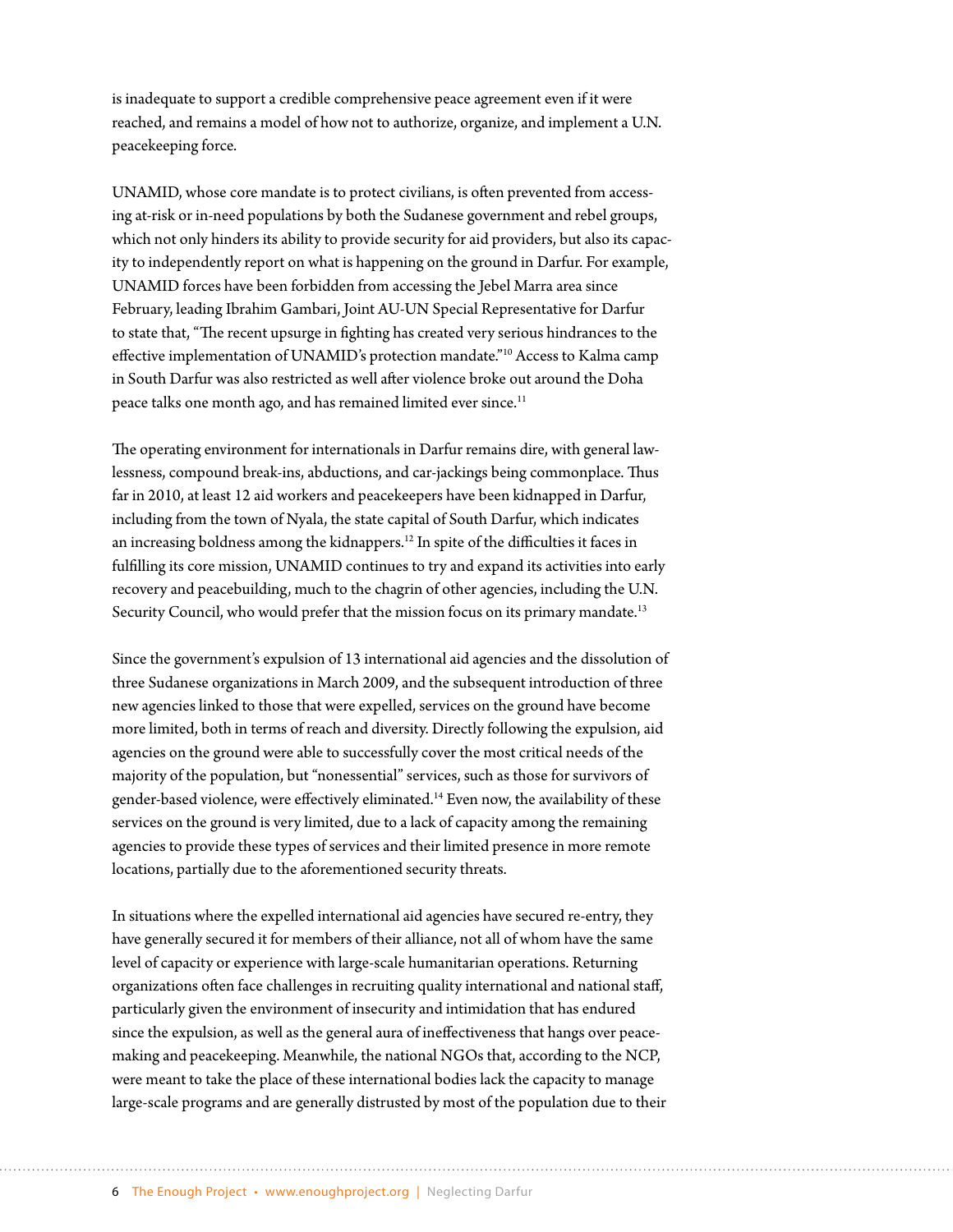affiliation with the ruling party. While some progress has undoubtedly been made in filling the gaps in nonessential services, the availability of these services is still well below the level of pre-expulsion Darfur, a reality that has become more keenly felt in recent months with the uptick in violence. Further, the government of Sudan has paid no international cost for widely looting the assets of humanitarian groups as they were initially expelled—in fact, members of the government and militia leaders regularly flaunt this fact by driving through Darfur in their expensive, repainted aid vehicles.

Much of Darfur continues to largely experience a blackout in terms of honest reporting and analysis due to the NCP's restrictions on access and the ever-present threat of expulsion. U.N. officials and aid workers seeking to maintain their limited access to vulnerable populations are at pains not to upset Khartoum. The Sudanese government recently reaffirmed its willingness to expel humanitarians that speak out against the regime's continued crimes or are engaged in activities opposed by the regime, such as protection, when it expelled from Darfur two International Organization for Migration staff members, three U.N. High Commissioner for Refugees staff members, and two members of the International Committee for the Red Cross.<sup>15</sup>

# The Sudanese elections in Darfur

The April 2010 Sudanese elections, while flawed in all areas of the country, were doomed from the outset in Darfur. For the almost 3 million displaced in the region, the elections only served to further disenfranchise them—first through the faulty census and flawed registration, then through the manipulation of electoral laws, electoral districts, and tribal allegiances.<sup>16</sup> On March 31, 2010, the SPLM announced that it was withdrawing its candidacy from the race due to the electoral environment which it determined not to be free and fair, and many other parties in Darfur followed suit.

In order to continue its dominance in northern Sudan, the NCP knew it had to secure a solid win in Darfur, whose population represents a sizeable portion of northern Sudan. It commenced an elaborate rigging process beginning with the census in 2008. Census takers were careful to count those who would likely favor the NCP, including recent arrivals from Chad and Niger, while purposefully undercounting most of the displaced and those from areas considered hostile to the ruling party. These results were then used to redraw district lines in favor of the NCP. During registration, most of the displaced either chose not to register out of fear or intimidation, or were unable to do so due to insufficient information. At the same time, the registration of the nomadic tribes was facilitated by NCP party organizers and tribal leaders were paid for their support. During the election, NCP party officials facilitated transport to the polls for its supporters while those of the opposition reportedly faced intimidation in some locations as well as logistical challenges and delays.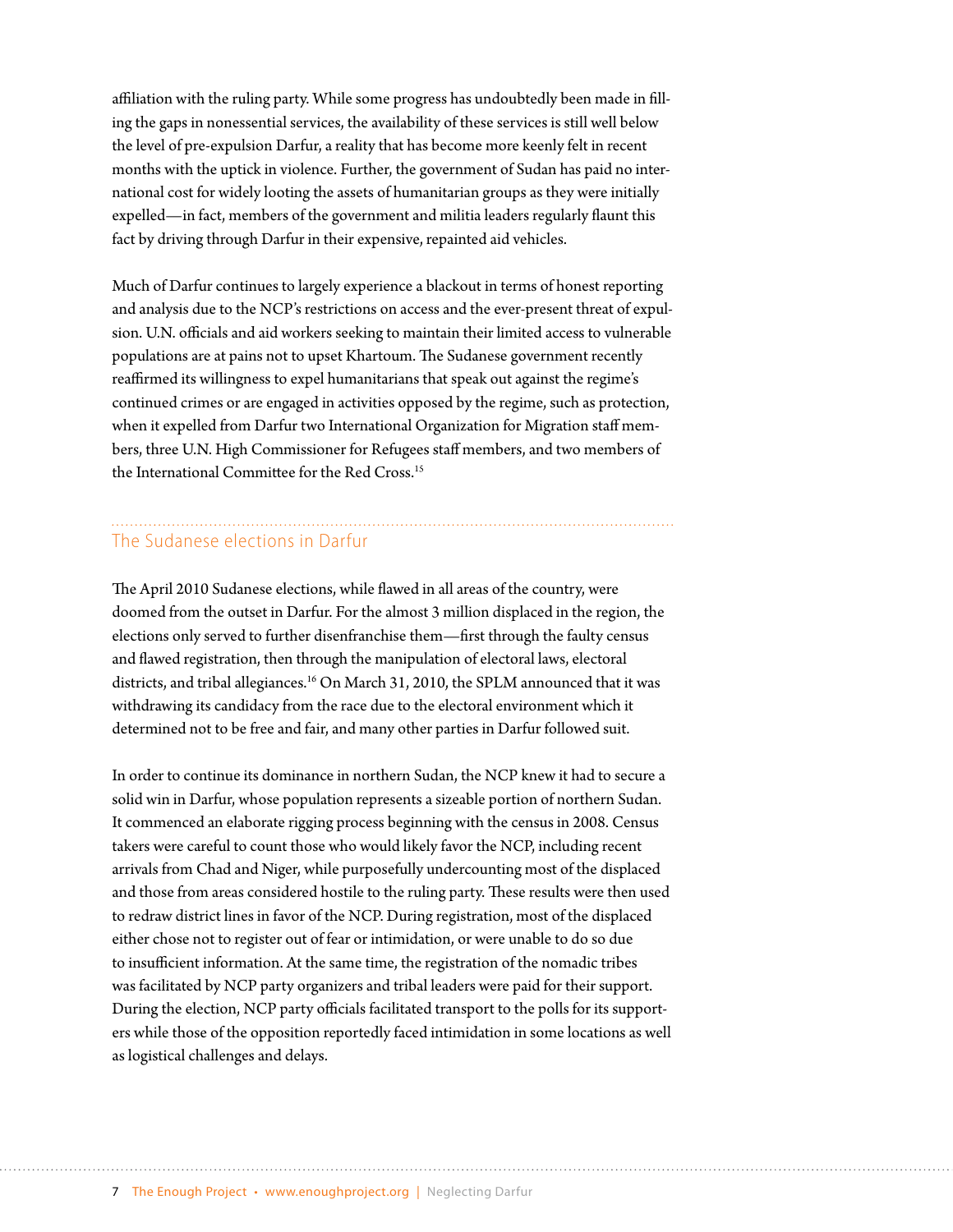Just prior to polling, it was also revealed that two NCP councilmen in North Darfur were running a large-scale Ponzi scheme—paying investors with the money of subsequent investors and claiming it as profit. The scheme swindled the people of Darfur out of anywhere between \$120 million and \$175 million, and led to the temporary collapse of the economy of El Fasher.17 When the scheme finally collapsed in April, the NCP governor reportedly told investors that they could get their money back if they voted for the NCP in the upcoming election.

## Sudan and Chad's dangerous détente

The proxy war between Sudan and Chad has simmered since 2005, occasionally boiling over into rebel assaults on the respective capitals, such as in 2006 when Khartoumbacked Chadian rebels attacked the capital N'Djamena or in 2008 when Chadianbacked Darfuri rebels attacked Khartoum.18 On the surface, the recent moves taken by both sides to resolve their differences bode well for security in the region and for the facilitation of peacemaking efforts in Darfur, but the verdict will ultimately only be delivered over the long term. Numerous agreements between Sudan and Chad have quickly deteriorated in recent years, but both capitals seem to have a vested interest in the current accommodations, particularly since the motives appear to be grounded more in a desire for self-preservation than peace.

Under heavy pressure from the United States, in early 2010 the Chadian government diminished its support for JEM, arguably Darfur's most powerful rebel group and one that shares ethnic ties to President Idriss Deby Itno. This was clearly a factor in JEM's initial decision to embrace peace negotiations in Doha, which began in February 2010. Deby had long relied on JEM as a proxy in his fight against domestic enemies, but with oil revenues having strengthened his hand militarily, he now seems to view JEM as more expendable. Following JEM's decision to abandon the Doha talks (see below), Deby even went so far as to confiscate JEM leader Khalil Ibrahim's passport when he returned to Chad en route to Darfur, and then expelled Khalil from Chad forcing him to seek refuge in Libya.19 In exchange, the Sudanese government repositioned the Chadian rebels—to whom it supplies arms, munitions, and other machinery—away from the border and into North Darfur, triggering significant local clashes and displacement as the Chadian rebels established new positions between Mellitt and Kutum. Now it appears that the government of Sudan is trying to chase Khalil out of Libya. In June of this year, the Sudanese government requested that Libya expel Khalil, after which it promptly threatened on July 1 that it would close its border with its northern neighbor.<sup>20</sup> Most recently, President Bashir visited Chad despite the risk posed by traveling to a country that is party to the International Criminal Court. This trip not only demonstrated Deby's intention to prioritize Chad's relations with Sudan over the international community, but also Bashir's confidence in the current rapprochement. Bashir subsequently travelled to Libya, presumably with the intention of convincing Libya's Qaddafi to take a similar line as Deby and ostracizing Khalil.<sup>21</sup>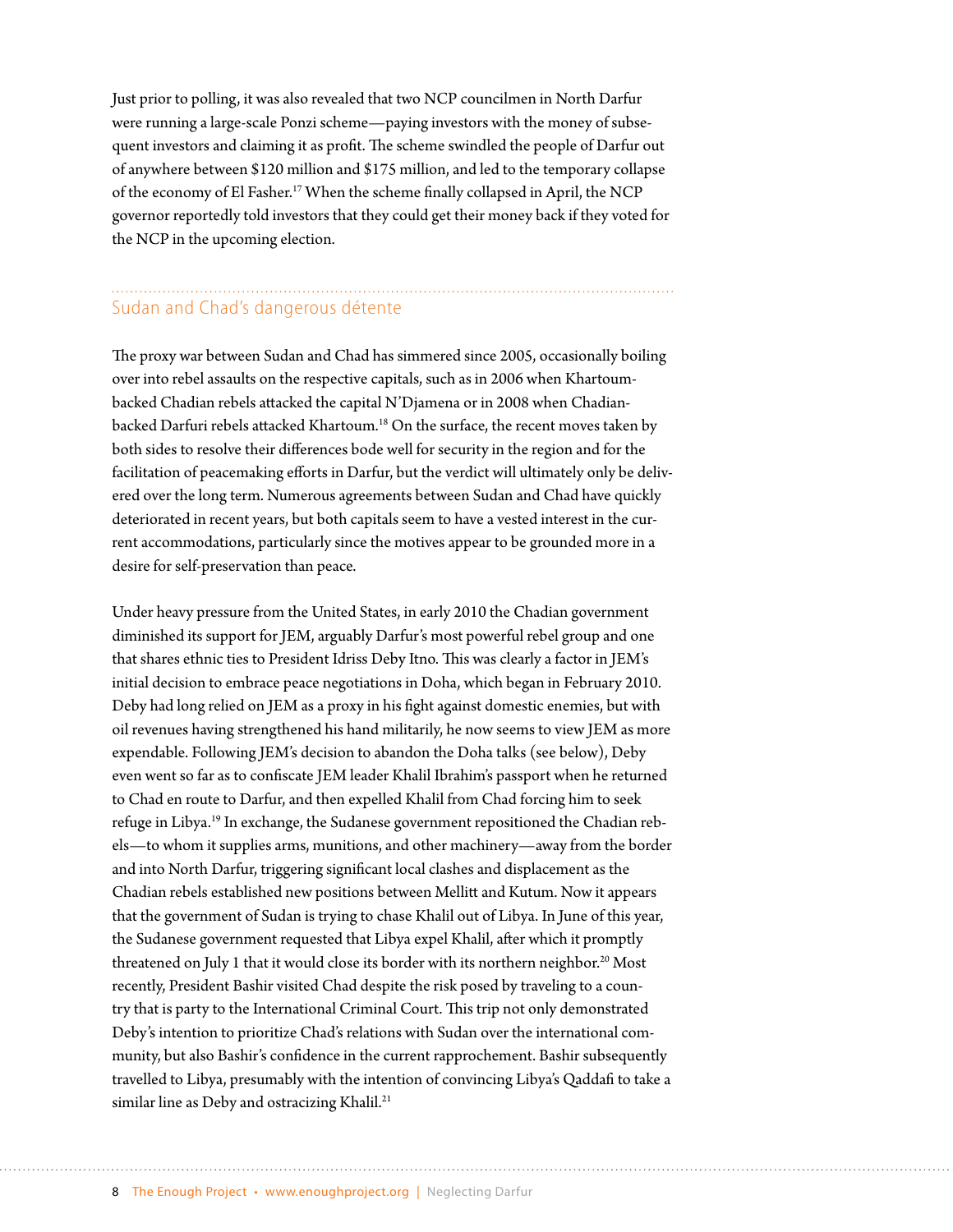On a strategic level, both Deby and Bashir have a desire for Darfur, and more generally, for cross-border tensions to be quieter in the short term. At the time of the rapprochement, both leaders faced elections, and were eager to be seen as legitimate without actually subjecting themselves to a credible electoral process. Bashir and his fellow members of the NCP also know that the most important game at hand is the independence referendum for South Sudan, and they do not want to be in a position where they could potentially be waging war in both Darfur and along the North-South border. While Deby's decision to reduce support to JEM has hurt him with his ethnic Zaghawa supporters, the Chadian president clearly feels this is a manageable concern.<sup>22</sup>

For the Sudanese government, Deby's agreement to push JEM out of Chad and back into Darfur created an initial tactical advantage that Sudan moved swiftly to exploit before the JEM agreement was announced. The Sudanese government's decision to reposition Chadian rebels in North Darfur has had a negative impact on civilians and put greater pressure on an already fragile environmental situation. The best estimates are that somewhere from 3,000 to 5,000 heavily armed Chadian rebels are now operating in the area north of El Fasher, the capital of North Darfur. A report earlier this year from the African Center for Justice and Peace Studies described a series of attacks on civilians in these areas, including the destruction of four villages and increased displacement.<sup>23</sup>

#### The Doha peace process

In February 2010, moribund efforts to jumpstart a Darfur peace process in Doha, Qatar, took on new life, but quickly fell victim to the same patterns of rebel fragmentation, government manipulation, and attention-deficit international support that have plagued prior efforts.24 Following the Chad-Sudan rapprochement and with the signing of goodwill agreements on February 17, the government of Sudan and JEM signed the Framework Agreement to Resolve the Conflict in Darfur on February 23, 2010. This agreement included a ceasefire, a commitment to release POWs, and a promise to undertake peace negotiations. By late March, however, the substantive negotiations between the two had moved to N'Djamena, where they ultimately broke down over disagreements related to power sharing and the elections. By late May, JEM had backed away from talks all together, claiming that the Sudanese government was violating the already agreed-upon ceasefire in Darfur. The situation led UNAMID to release a statement in which it said, "The parties to a much-applauded Framework (peace) Agreement (in February) could now be defined as 'belligerents' and it is not anticipated they will convene peacefully in the short term."25 It should be noted that those applauding the agreement did not include the Enough Project, which identified the fault lines in the agreement as it was being signed.

While it remains unclear which side actually violated the ceasefire first, it is clear that the government continued to launch attacks on Abdel Wahid's forces in the Jebel Marra area of Darfur while talking peace in Doha. This, paired with the increase in attacks of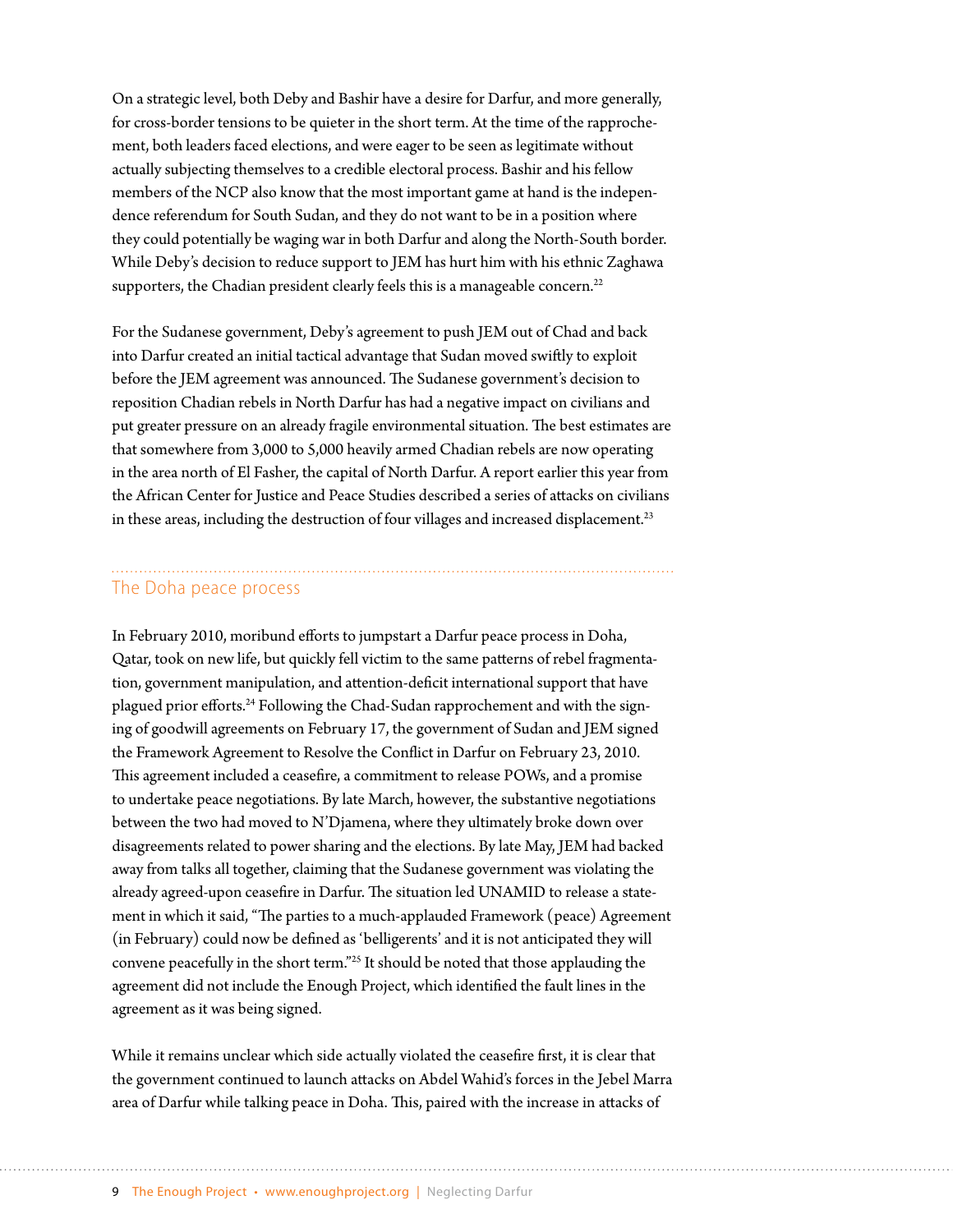late, suggests that the NCP did not strike the ceasefire deal in earnest and is unlikely to go back to the negotiating table with JEM, preferring a military solution to the problem. Meanwhile, JEM is unlikely to return to the negotiating table as long as it views itself in a vulnerable position –without arms or international backing in the lead-up to the referendum.

Meanwhile, the Sudanese Liberation Army-Abdel Wahid, or SLA-AW, one of the core rebel groups in Darfur, has refused to join the process altogether. Following discussions with French Foreign Minister Bernard Kouchner, the group's leader, Abdel Wahid, who has lived in exile in Paris for the past six years, reportedly stated that he would be willing to discuss joining the peace talks, yet nothing has happened since this announcement, nor is it likely that Abdel Wahid will agree to engage in talks until the international community has turned its focus back to Darfur. Despite his refusal to engage in peace negotiations over the years, Abdel Wahid continues to enjoy some amount of support from the displaced on the ground, as was evidenced by the recent violence in Kalma camp.<sup>26</sup>

The conventional wisdom among many observers and diplomats is that greater rebel unity is a prerequisite for viable peace talks. Representatives of the United States and other international players, therefore, spent considerable resources trying to secure a degree of unity among the non-JEM rebel groups, which ultimately produced the Liberty and Justice Movement, or LJM, on February 23, 2010. The LJM is for the most part a group of individuals, led by civil society leader Tijani Seise, who split from their respective rebel factions and lack any serious firepower in Darfur.<sup>27</sup> Initially, the idea was that these individuals would help bring the main rebel groups into the LJM, but the impatience of the international community to unify the groups, JEM's objection to the LJM's inclusion in the peace process, and Khartoum's continued ability to fuel dissension among these groups doomed the creation of the LJM from the beginning. Mediators also hoped that negotiations with the LJM could be pursued in a parallel track to JEM and united at the end of the talks, an idea that JEM adamantly opposed. The LJM now consists of 11 rebel groups but unfortunately still excludes some key players such as the Sudan Liberation Army-Unity, who with others make up yet another unified rebel group known as the Roadmap group. The Roadmap group, which also voiced its dissatisfaction with the leadership of the LJM, attempted to secure for itself a third parallel track, but the negotiators in Doha have up to this point refused to comply.

On March 18, 2010, LJM and the Sudanese government signed a framework agreement similar to that of JEM, which put in place a three-month-long ceasefire. The talks were temporarily suspended in April to allow for the elections, but the groups returned to Doha in June to continue negotiations. Unfortunately, despite their continued presence at the talks, it is not likely that these negotiations will lead to a sustainable peace in Darfur, not least because the rebel groups with the most firepower, JEM and SLA-AW, are not participating. Many of the rebel groups have refused to join the LJM because of Tijani's leadership and his tendency to both hoard crucial information and sideline key players. Even those within the LJM have started to question his leadership role.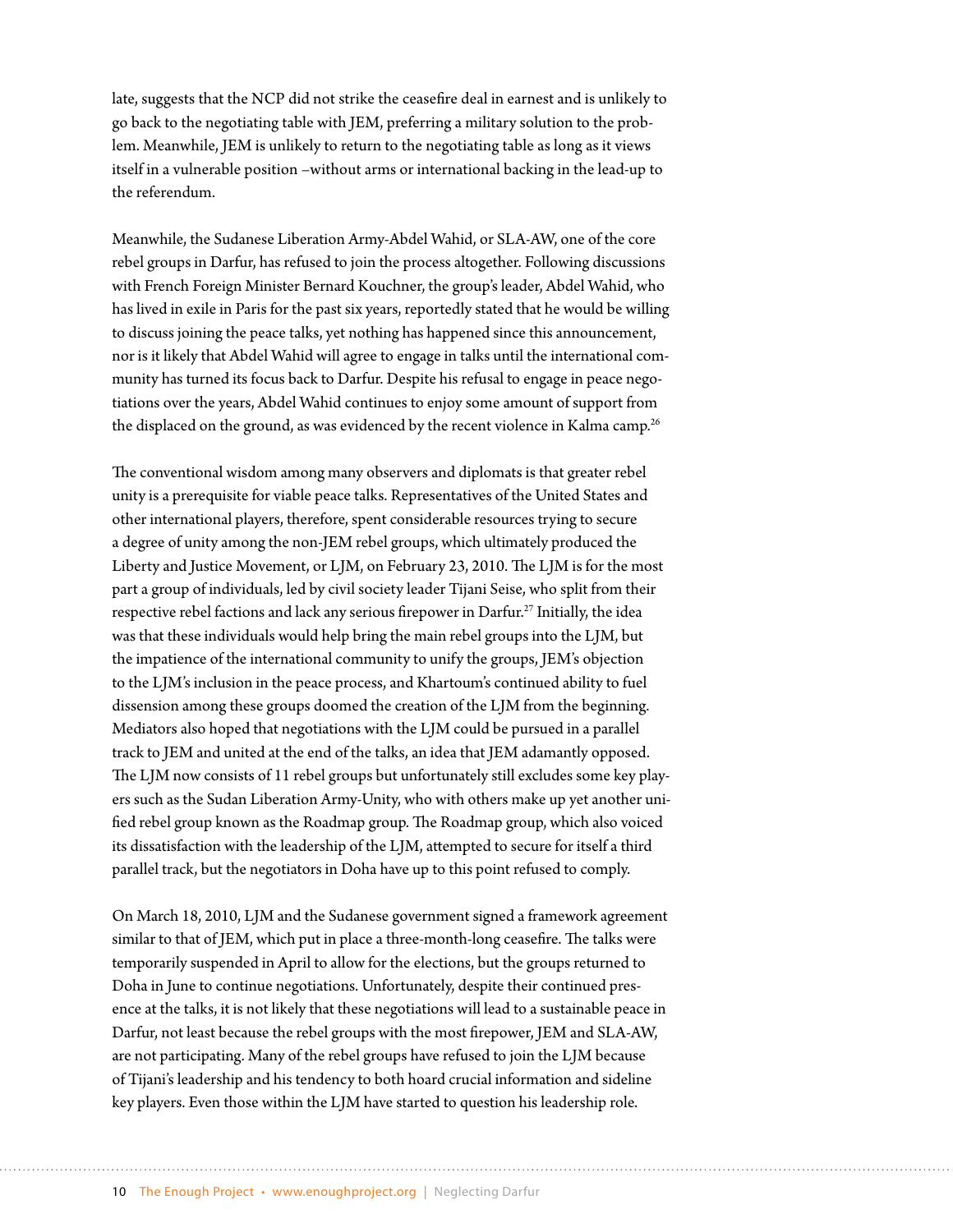According to sources involved in the talks, the negotiations continue to move forward but with little hope for positive outcomes. This is most unfortunate given that President Bashir has said that, "The current Doha round will be the last for any armed group and there will be no legitimacy through the gun, only through the ballot box."28

# Civil society engagement?

With negotiations between armed groups stalled, the Sudanese government and international mediators have embraced a newly revamped mechanism with the stated aim of engaging Darfuri civil society. This is modeled on the Darfur-Darfur Dialogue and Consultation, or DDDC, a mechanism used in 2006 to garner support from civil society for the Darfur Peace Agreement, which had already been written with limited input from the affected communities themselves. The result of this was increased mistrust of the entire process and the politicization of many IDP camps, particularly those around Jebel Marra, Abdel Wahid's stronghold, and Kalma camp in South Darfur. Instead of convening a fully inclusive, Darfur-wide forum, which aimed to mend the social fabric of Darfur from the ground up, the DDDC neglected to include key constituencies and was established in such a way as to offer numerous opportunities for manipulation by the parties to the agreement. The process was thus viewed by IDPs as nontransparent and untrustworthy, and led them to view these types of efforts with a large degree of skepticism.<sup>29</sup>

The civil society consultation process that is currently being conducted by the Joint-Mediation Support Team, or JMST, headed by Chief Mediator Djibril Bassolé, does not appear to be drastically different from the original, though admittedly is much more inclusive, involving displaced persons, refugees, and members of Darfur's "Arab" communities. Until recently, the majority of civil society leaders were woefully excluded from the substantive parts of the peace process. This situation was somewhat remedied by the July meeting that took place in Doha, but many close to the process have expressed concern about the ways in which the engagement was orchestrated. First, there seem to be questions about how the participants were chosen to travel to Doha and whether those chosen are actually representative of all Darfuri communities. Many believe that the mediation team should have spent more time in the region, meeting with all levels of Darfuri society, and should have conducted the process within the region itself, so as to be fully inclusive. Sources have also expressed concern over the fact that this process seems to be a substitute for, rather than a complement to a political process, especially now that Doha has stalled. The mediators hope that the demands of civil society will feed back into the political process by providing input to the negotiating parties, perhaps even encouraging the parties to return to the table, an outcome that is far from certain with the current approach.

Although international attention to Sudan has shifted away from Darfur and toward the referendum, the international community has failed to approach Doha with the unity of purpose necessary to help change the outcome. While Mbeki and his team seem to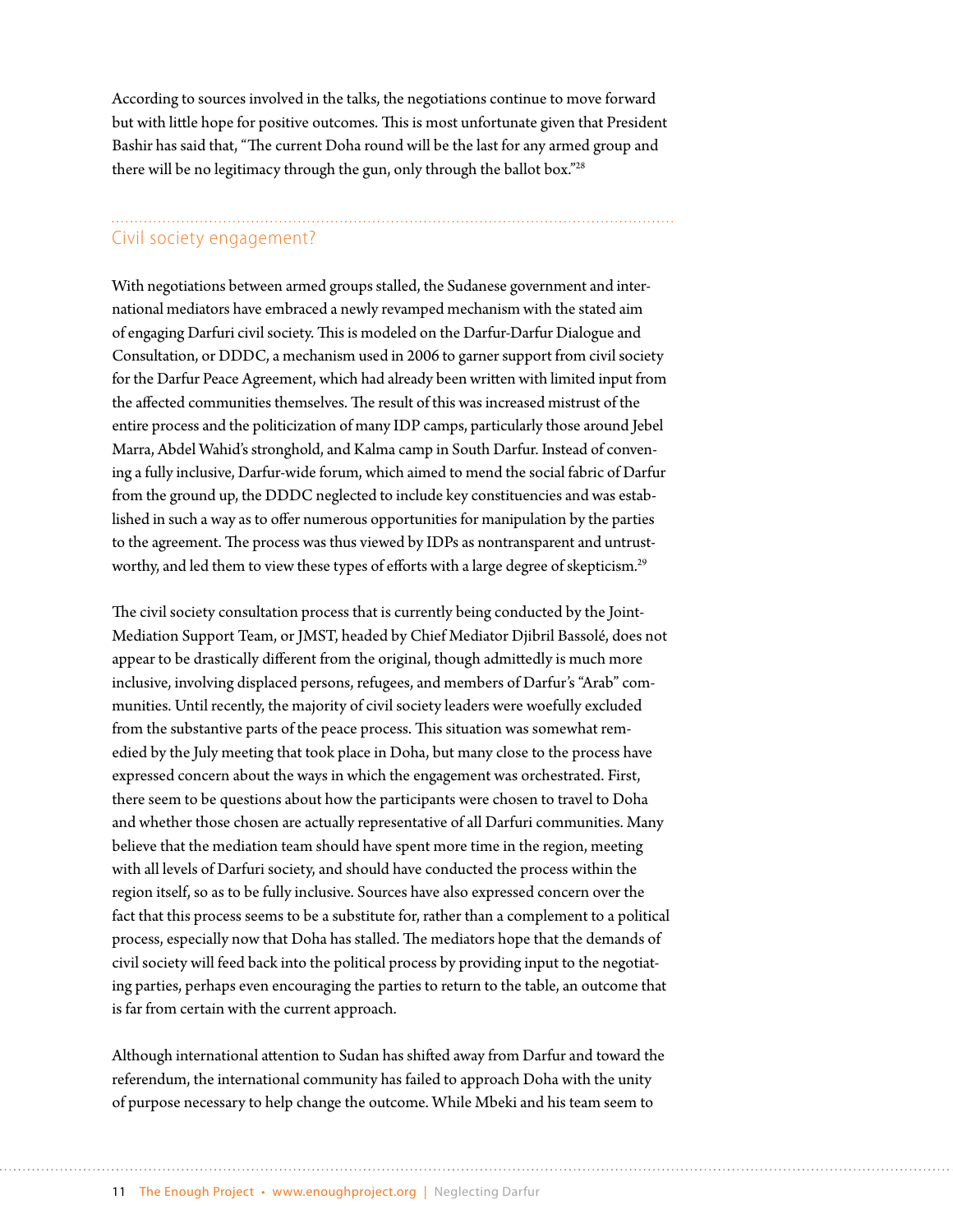want to address the Darfur issue in earnest, there is some concern that the pre- and postreferendum arrangements for North and South are requiring most of their attention. The AUHIP called a meeting in May for international players engaged in Sudan, and supposedly agreed upon a "unified approach," linking peace in Darfur to preparations for the referendum, yet the structure for further engagement remains vague. Furthermore, the United States and others still have not exhibited the full-time, region-based, seniorlevel engagement in Darfur that demonstrates to the parties a sustained commitment to peace. This has led the international community of late to accept the government's most recent initiative for Darfur, which, although effectively using the lingo of the West, fails to mask the government's true intentions which are fairly well known. It is therefore increasingly unlikely that any sort of political agreement on Darfur, with the support of civil society, will be reached prior to the referendum.

### **Who's Who in Darfur**

**The Justice and Equality Movement (JEM):** The most potent military force in Darfur. Responsible for an attack on the Sudanese capital in 2008, which gained JEM some additional support among Darfuris, but the group's Islamist past and previous links to the government still spark distrust among many Darfuris. Although once prevalent along the border areas, and particularly around Jebel Moon, the Sudan-Chad rapprochement and the crumbling of the Doha talks have led JEM to abandon these positions for points south and east. JEM's increasingly vulnerable position was recently evidenced by the group's call for self-determination, which many assume is an attempt by the group to attract new supporters.

**Liberation and Justice Movement (LJM):** A unified rebel group that is only mildly significant because it is comprised largely of individuals who left the more prominent movements, and particularly JEM. With the exception of the United Resistance Front, or URF, which has limited military strength on the ground, the members of this group lack both popular support and firepower.

**Roadmap Group:** A unified rebel group that includes the Sudanese Liberation Army-Unity, or SLA-Unity, the most significant remnant of the original SLA, which is made up of the [G19 or the 19 former command](http://www.enoughproject.org/publications/darfur-rebels-101)[ers](http://www.enoughproject.org/publications/darfur-rebels-101) who split from Abdel Wahid after Abuja. SLA-Unity continues to have a significant following in Darfur, particularly in the north, as well as the largest military contingent outside of JEM. The Sudanese Liberation Army-Abdel Wahid Commanders, or SLA-AWC, which is also composed of former Abdel Wahid commanders, is part of this group, as is SLA-Abdel Shafi.

**Sudanese Liberation Army-Abdel Wahid (SLA-AW):** A very significant force, with tribal links to and support from the largest number of displaced in Darfur. Wahid's refusal to enter into unified negotiations with other rebels has been of immense frustration to international negotiators and may remain a key factor in the muted response from the international community to the Sudanese army's bombing of Jebel Marra, an SLA-AW stronghold. Abdel Wahid's recent discussions with French Foreign Minister Kouchner revealed a willingness to join in some form of negotiations, but Wahid has thus far remained outside of the Doha process.<sup>30</sup>

## U.S. policy and the way forward

The United States and the rest of the international community need to remain focused on securing real change for the people of Darfur, even as the pendulum of international attention shifts to the pre- and post-referendum arrangements for South Sudan. A fully integrated approach to the whole of Sudan is necessary to ensure that one situation is not improved at the expense of another, to the ultimate detriment of all of Sudan.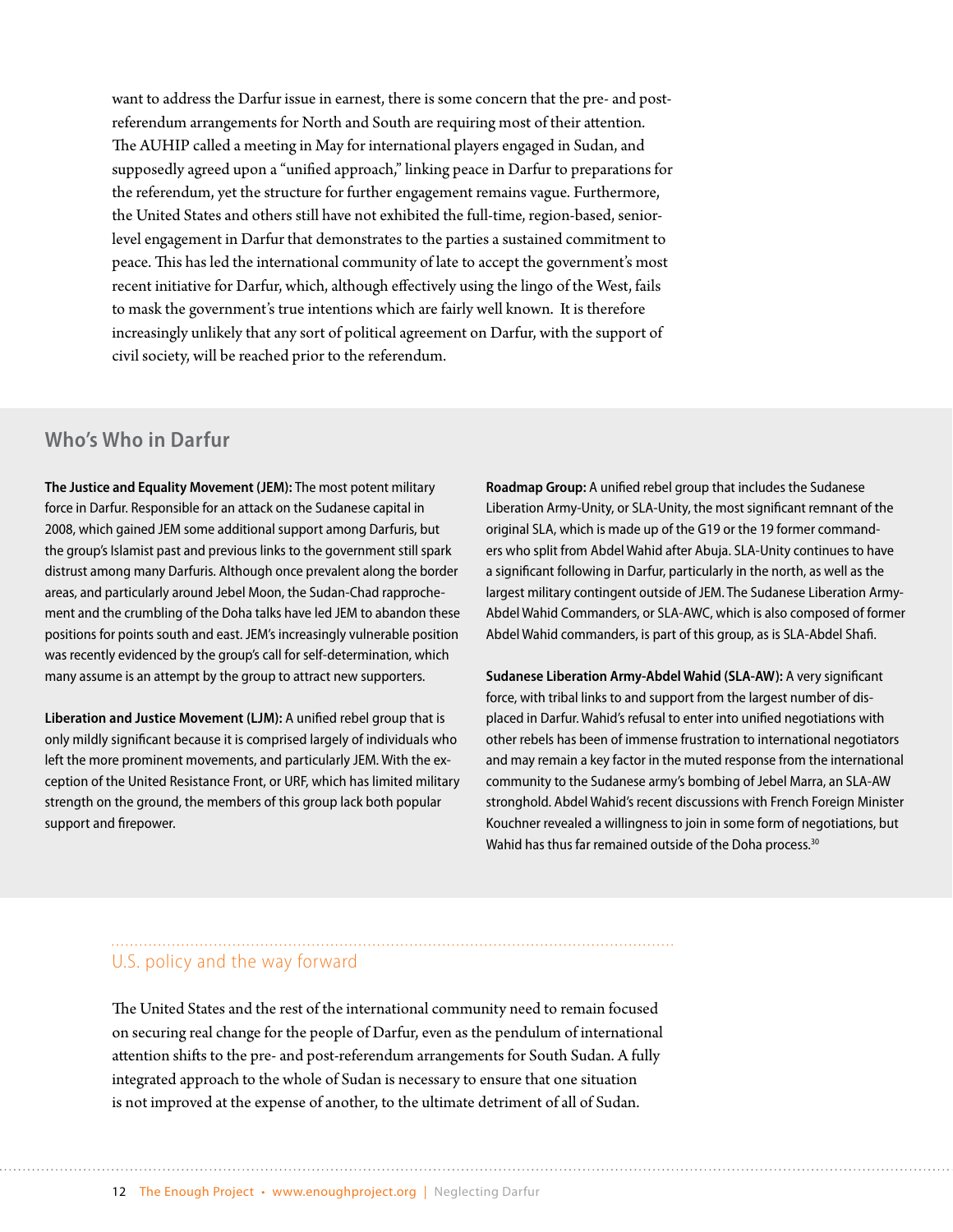Failure to engage in the ongoing peace processes for Darfur will undoubtedly have a negative effect on the people of the region, as has already been seen by the most recent developments. In regards to Darfur, the Obama administration needs to refocus on the following core areas:

#### 1. A political solution

To pursue a political solution to conflict in Darfur, the Obama administration should focus on both using the leverage that it has more effectively and creating additional leverage.31 The United States has bolstered its diplomatic presence in Sudan, but needs to demonstrate its commitment to peace in Darfur by better coordinating with the A.U.-U.N. teams and fully supporting the efforts that they already have underway. More specifically, the Obama administration should:

- • Unify around a clear policy and diplomatic strategy, and coordinate said strategy with other international actors involved in Darfur so that the international community presents a united front to the parties to the conflict.
- Deploy experienced, full-time diplomatic staff to support the Darfur peace process the two individuals deployed from the Civilian Response Corps will likely not be sufficient. Consideration should be given to seconding U.S. staff to the mediation team.
- • Engage senior U.S. officials more frequently to signal U.S. dedication to a negotiated peace deal.

By demonstrating its commitment to seeing real change on the ground and working more effectively with other international actors, the Obama administration can increase its leverage and its chances for securing a political deal for Darfur.

The administration should also support the work of the A.U.-U.N. teams by leading the international community in establishing genuine consequences and credible incentives to not only nudge the parties toward a comprehensive deal but to help ensure that such a deal is actually implemented. Potential consequences could include the gradual expansion and tougher enforcement of the arms embargo, the denial of debt relief to Sudan, the building of a coalition that will target key officials for their assets and strictly deny their travel opportunities to all participating states, increased support for the U.N. Security Council in executing the ICC's arrest warrants, the extension of air coverage protection or anti-aircraft support to the south, and the undertaking of unilateral and multilateral efforts aimed at delegitimizing parties or individuals that take steps to undermine peace. Potential incentives should only come into play if the National Congress Party actually implements existing agreements in Darfur and with the South and helps put more comprehensive accords in place. Normalization of relations with the United States and multilateral debt relief are the most likely incentives to influence the calculations of senior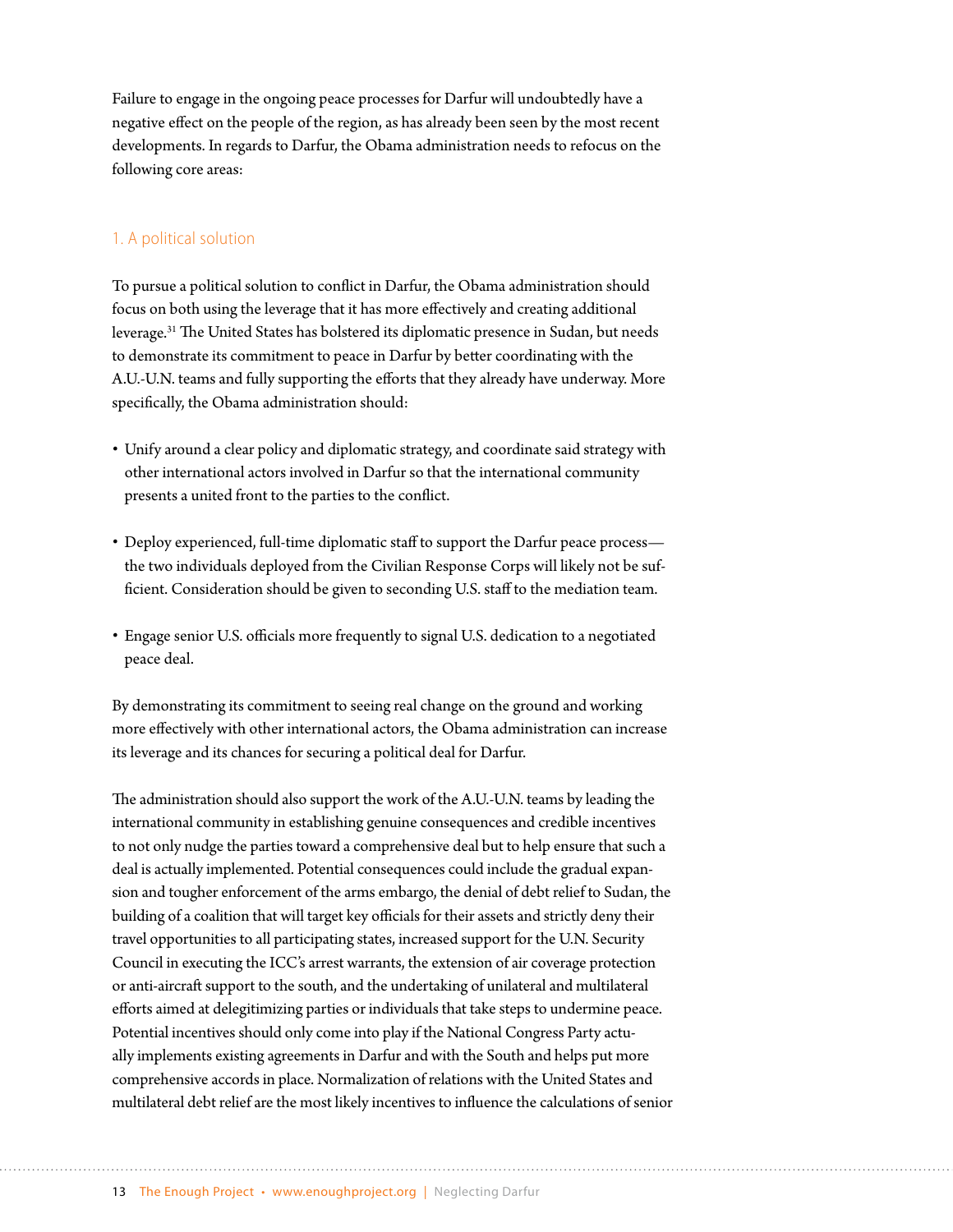NCP regime officials, but the government of Sudan has done far too little at this juncture to even make such incentives worth considering.<sup>32</sup> Through the more effective use of existing points of leverage, the United States can make a real contribution to pushing both the Sudanese government and key armed groups, such as JEM and SLA-Abdel Wahid, to return to the negotiating table and engage in substantive dialogue.

If the international community manages to get the parties back to Doha—which admittedly might not happen until after the January referendum—then it is essential that the process is not hindered by timelines and deadline diplomacy, as this approach has doomed talks over Darfur numerous times in the past. Instead of pushing through a deal for the sake of political expediency, the international community should focus on catalyzing efforts to create a single negotiating text that properly reflects the concerns and needs of the people of Darfur. Continued consultations will be needed at the grassroots level to agree on all of the components, but key elements will likely include:<sup>33</sup>

- • The dismantling and disarmament of the structures of state-sponsored violence: the Janjaweed and other proxy militias.
- • A comprehensive security arrangement that allows for the safe and voluntary return of the nearly 3 million displaced Darfuris to their homes—this would require a much more effective peacekeeping mission and credible, practical plans for security arrangements that recognize the fact that many actors, including the Sudanese state security apparatus, have been involved in human rights violations over the course of the last seven years.
- • Restitution that includes individual as well as community compensation, and addresses the safe and dignified return of internally displaced persons and refugees to their original homelands, should they choose to do so.
- • Wealth-sharing and power-sharing proposals that take into account figures from the 1992 census that showed Darfur to be 20 percent of Sudan's total population.
- The creation of a single region of Greater Darfur with a semiautonomous government but without the provision for a referendum on self-determination.
- • Accountability.

#### 2. Civil society involvement

In addition to pursuing a political solution to the crisis in Darfur, the international community should concurrently be engaging all Darfuris in a process that gives them an actual say in the direction of the peace deal, thereby also building popular support for peace. Instead of repeating the mistakes of Abuja by presenting hand-picked civil society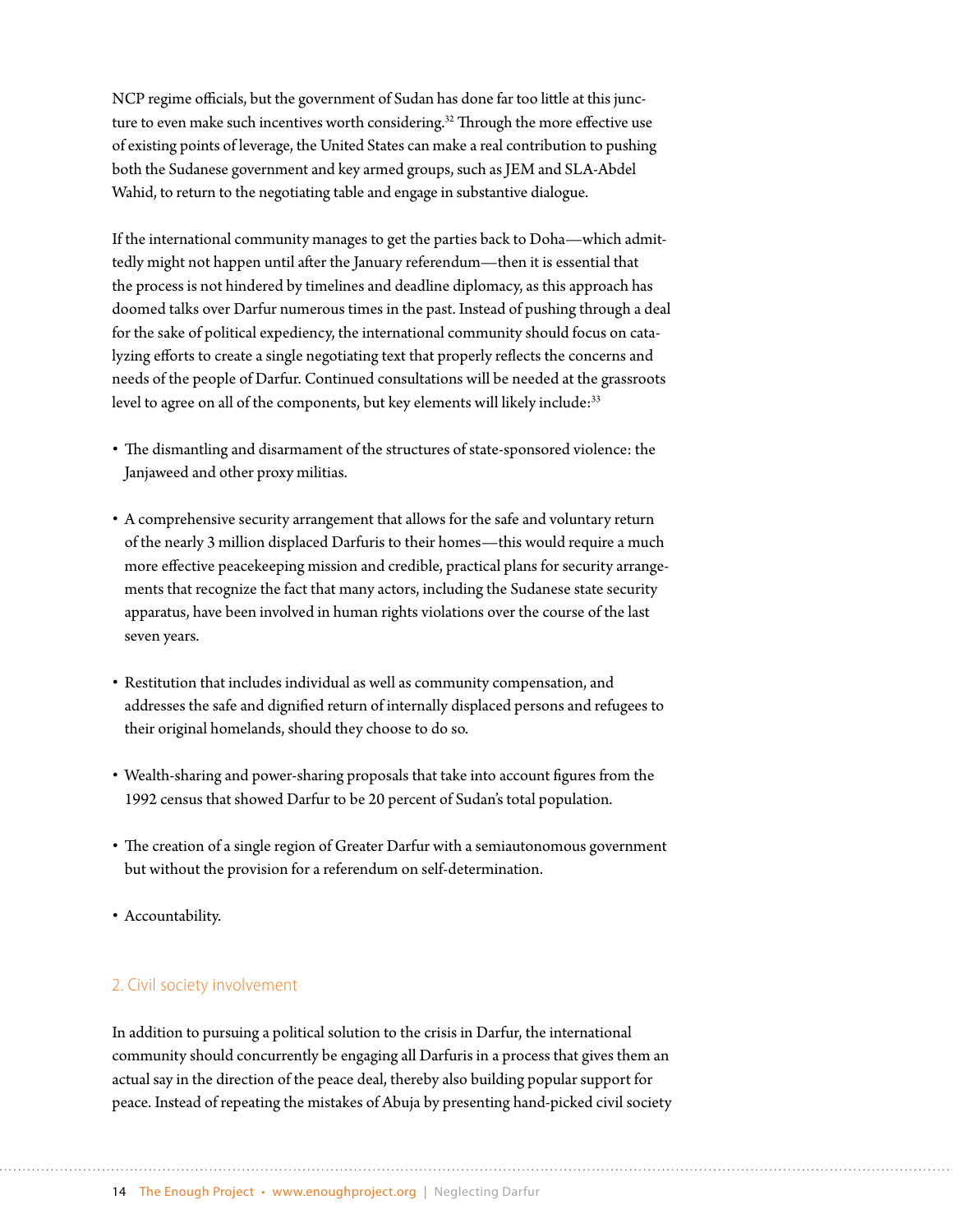leaders with a text to which they contributed little, Darfuri involvement should include extensive consultations at the grassroots level and build upwards. Darfuri communities should also play a role in choosing their own representatives at all levels—e.g. community, state, region—ensuring that those who are ultimately chosen to sit at the negotiating table as observers are mandated by the people of Darfur to be there. This is the only way the international community can ensure that Darfuris feel some ownership of the peace process and know that it is legitimate, which is particularly important for the IDP communities who need to know that the process is not being manipulated by the government. While this strategy cannot completely replace a political agreement, given the persistent insecurity in the region, it can act as an important complement to the negotiating and peacebuilding processes. Here again, though, coordination among the international actors involved in Darfur is essential to the success of this kind of initiative.

Additionally, engaging communities at the grassroots level might provide the international community with an opportunity to pressure the rebel groups to engage, or reengage, in the political process. If the people of Darfur begin demanding an end to the conflict, the rebel groups might feel inclined to respond. Focusing international attention on engaging communities as opposed to leaders living in exile might also lessen support for these leaders on the ground, since international attention seems the litmus for gauging their relevance. Finally, it would provide opportunities for international actors to support grassroots initiatives at peacebuilding. Communities that have showed a willingness to repair their relationships and re-engage in traditional forms of conflict resolution should be offered support, while ensuring that this support does not in turn make them more vulnerable to attack.

#### 3. Civilian protection

The international community should continue to press UNAMID to remain focused on its core mandate: the protection of civilians, the provision of security, and the securing of humanitarian space. While Gambari's intentions to expand UNAMID's activities are no doubt noble, UNAMID's inability to fulfill its primary purpose has not only made the provision of humanitarian assistance that much more difficult, but has also had an extremely negative impact on vulnerable Darfuris. Before embarking on new areas of engagement, UNAMID should therefore ensure that it has properly fulfilled its mandate.

A stronger and better resourced UNAMID is necessary to provide greater protection for civilians now and will be critical to overseeing, in security terms, the implementation of whatever comes out of broader peace talks. Unless UNAMID is far more robust, neither civilians nor the respective military forces on the ground will take the force seriously. That means that without a major overhaul, the international community will be spending exorbitant sums of money on a force that cannot prevent violence, is unable to defend itself, lacks the ability to present credible analysis, and cannot even act against militias manning checkpoints through Darfur to extort money from innocent Darfuris.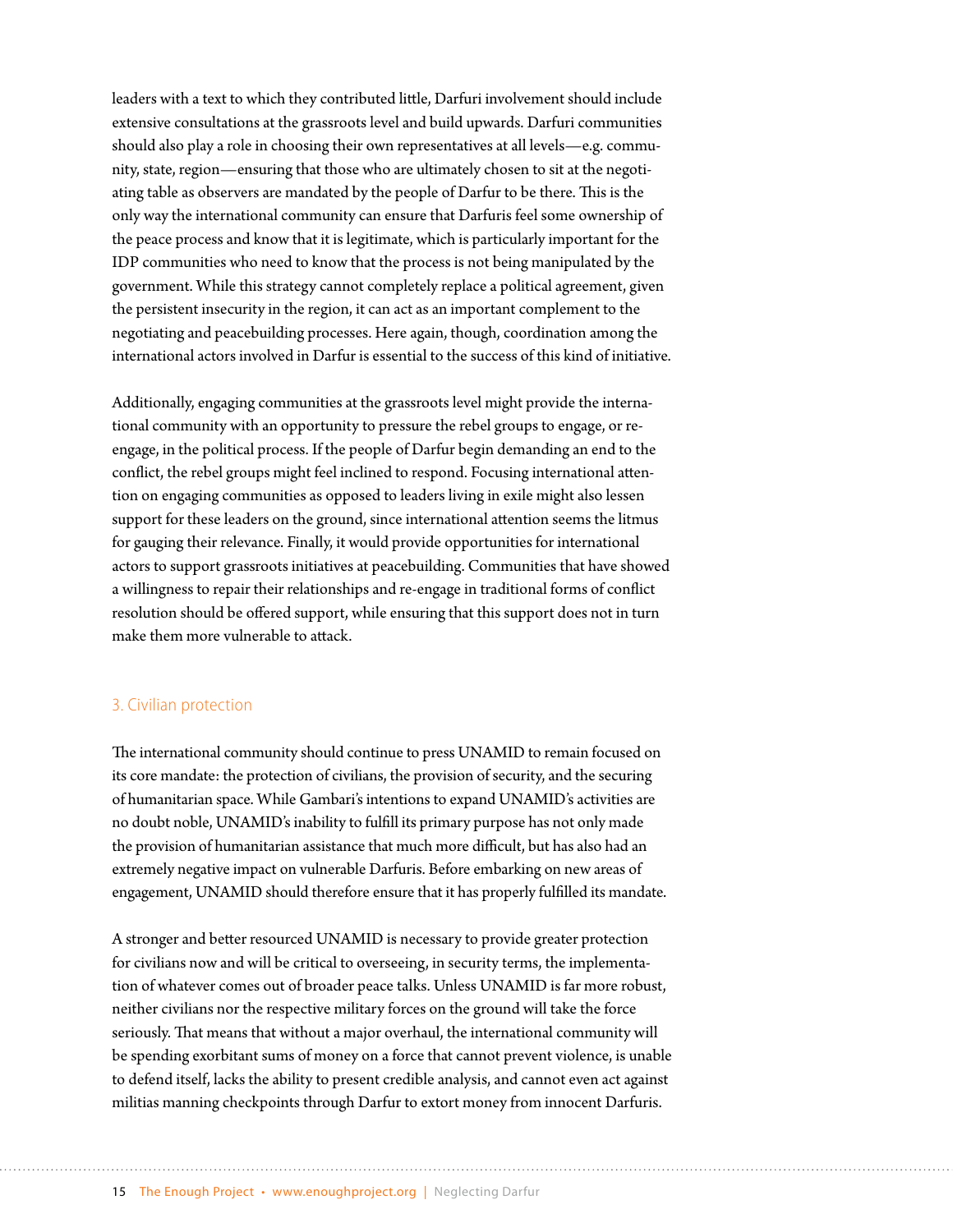None of these issues will likely be resolved until UNAMID is no longer in the untenable position of having to ask Khartoum's permission to carry out its most basic responsibilities. The United States should work through the U.N. Security Council to note Khartoum's repeated violations of the Status of Forces Agreement (the rules that govern UNAMID's operations) and work to immediately identify, train, and equip forces to realize UNAMID's full deployment and identify and transport military assets to Darfur to ensure that peacekeepers can not only protect themselves but do far more to protect the people of Darfur.

#### 4. Justice and accountability

The Obama administration must be stalwart on the issue of accountability. President Bashir and other individuals responsible for crimes against humanity and genocide should face justice.

In addition to supporting the arrest warrants for Bashir, the Obama administration should put its weight behind the recommendations of the A.U. panel headed by former South African President Thabo Mbeki. Although the government of Sudan has rejected many of the panel's proposals, they include important reforms to the Sudanese justice system (ones that would extend the rule of law and increase prospects for lasting peace throughout the country) and the introduction of joint Sudanese/international courts (so-called hybrid-courts) to try the non-ICC indicted perpetrators of crimes against humanity in Darfur.<sup>34</sup>

#### Conclusion

As the Doha process falls apart and the international community turns its limited focus to promoting civil society engagement, there is every indication that this, too, will go the way of Abuja. From the long view of history, if the international community does not learn from past experiences and respond with a much more comprehensive and better coordinated effort to not only make peace on paper but to secure real change with viable security arrangements on the ground that effectively protect civilians and promote accountability, the future of Darfur will be bleak. The months ahead in Sudan will see many rapid developments on the diplomatic front among a very diverse set of actors. Everyone who cares about Sudan desperately wants to see both the Sudanese and the international community work together to achieve a brighter future at a time when the devil will very much remain in the details.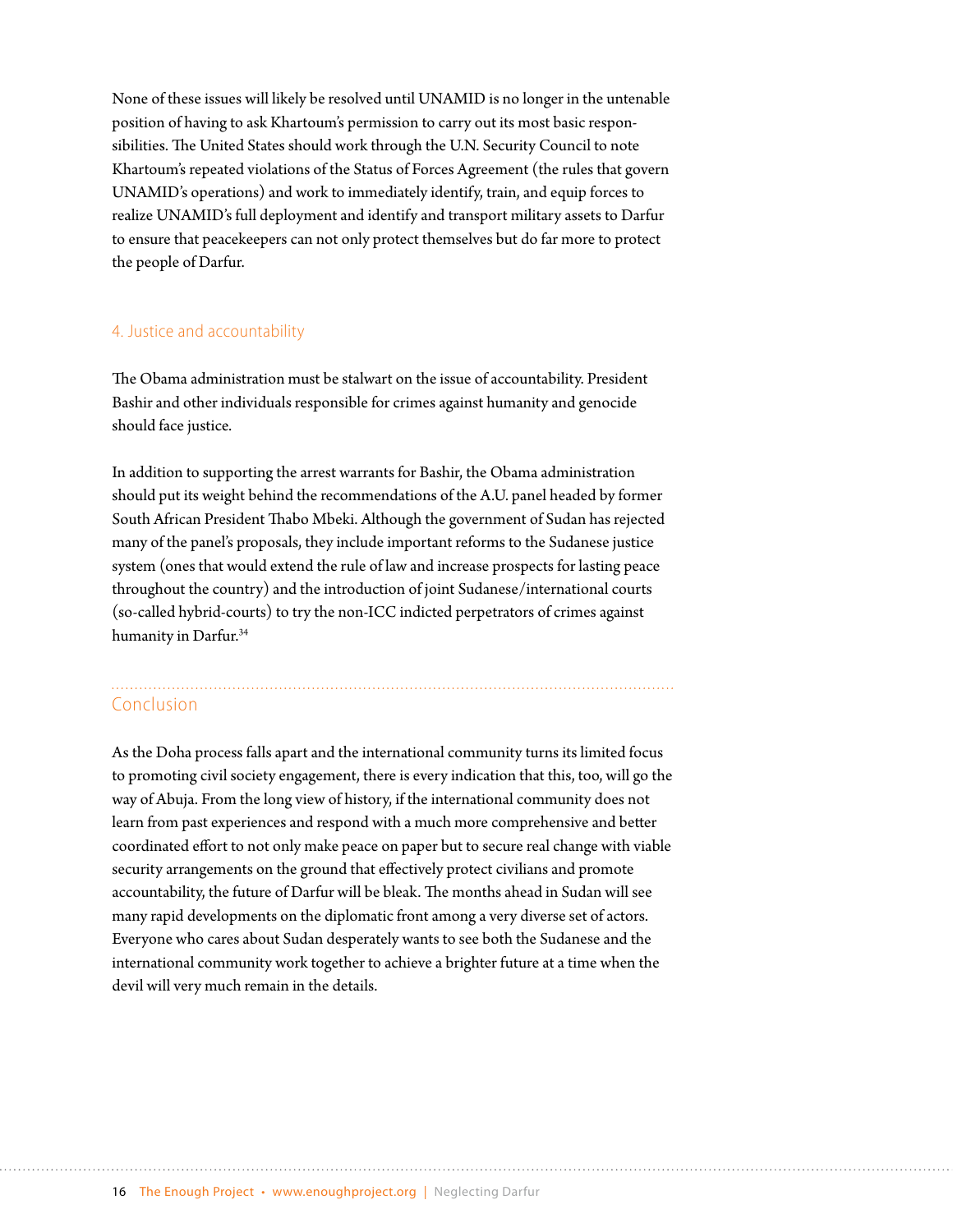#### Endnotes

- 1 Secretary of State Hillary Rodham Clinton, "Remarks on United States Foreign Policy," Speech at the Council on Foreign Relations, September 8, 2010, available at: [http://www.state.gov/secretary/rm/2010/09/146917.](http://www.state.gov/secretary/rm/2010/09/146917.htm) <u>[htm](http://www.state.gov/secretary/rm/2010/09/146917.htm)</u>.
- 2 Internal Displacement Monitoring Centre,"Sudan: Rising inter-tribal violence in the south and renewed clashes in Darfur cause new waves of displacement,"May 27, 2010, available at [http://www.internal-displacement.or](http://www.internal-displacement.org/8025708F004BE3B1/%28httpInfoFiles%29/15228A399B07BA67C12577300034B9AC/$file/sudan_overview_may2010.pdf) [g/8025708F004BE3B1/%28httpInfoFiles%29/15228A399B07BA67C125773](http://www.internal-displacement.org/8025708F004BE3B1/%28httpInfoFiles%29/15228A399B07BA67C12577300034B9AC/$file/sudan_overview_may2010.pdf) [00034B9AC/\\$file/sudan\\_overview\\_may2010.pdf](http://www.internal-displacement.org/8025708F004BE3B1/%28httpInfoFiles%29/15228A399B07BA67C12577300034B9AC/$file/sudan_overview_may2010.pdf).
- 3 "Darfur sees bloodiest month in two years UN,"*Reuters,* June 7, 2010, available at <u><http://alertnet.org/thenews/newsdesk/HEA751937.htm></u>; Guil-<br>laume Lavallee, "May deadliest month for Darfur since 2008: peacekeepers," *AFP,* June 7, 2010, available at [http://www.google.com/hostednews/afp/](http://www.google.com/hostednews/afp/article/ALeqM5gjiYreG3YJYCIpCNolmnTaKw1XQw) [article/ALeqM5gjiYreG3YJYCIpCNolmnTaKw1XQw;](http://www.google.com/hostednews/afp/article/ALeqM5gjiYreG3YJYCIpCNolmnTaKw1XQw) 440 people died in fighting in May between Darfur rebels and government forces, 126 in tribal violence, and 31 in other violence, including murder. The tribal violence was between the Rizeigat and Misseriya tribes between the Zalengei and Kass areas of West and South Darfur;"Darfur violence kills 221 in June: peacekeepers,"*Reuters*, July 11, 2010, available at [http://www.reuters.com/](http://www.reuters.com/article/idUSTRE66A1D820100711) [article/idUSTRE66A1D820100711.](http://www.reuters.com/article/idUSTRE66A1D820100711)
- 4 Radio Dabanga,"Misseriya count losses at 88 dead, 32 injured in clashes near Kass, Darfur,"*Radio Dabanga*, August 23, 2010, available at <http://195.190.28.213/node/3505>.
- 5 Human Rights Watch,"Darfur Documents Confirm Government Policy of Militia Support," July 20, 2004, available at [http://www.hrw.org/english/](http://www.hrw.org/english/docs/2004/07/19/darfur9096.htm) [docs/2004/07/19/darfur9096.htm.](http://www.hrw.org/english/docs/2004/07/19/darfur9096.htm)
- 6 "AU, UNAMID, and US Support Sudan's New Strategy in Darfur," *Sudan Tribune*, August 27, 2010, available at [http://www.sudantribune.com/spip.](http://www.sudantribune.com/spip.php?article36080) [php?article36080](http://www.sudantribune.com/spip.php?article36080).
- 7 "Sudanese president forms new committee on Darfur," *Sudan Tribune*, July 27, 2010, available at [http://www.sudantribune.com/spip.](http://www.sudantribune.com/spip.php?article35769) <u>[php?article35769](http://www.sudantribune.com/spip.php?article35769)</u>; Tag Elkhazin, "Towards a New Strategy for Achieving<br>Comprehensive Peace, Security and Development in Darfur," Making Sense of Sudan, September 5, 2010, available at [http://blogs.ssrc.org/](http://blogs.ssrc.org/sudan/2010/09/05/critique-of-the-sudan-governments-darfur-strategy-i/) [sudan/2010/09/05/critique-of-the-sudan-governments-darfur-strategy-i/](http://blogs.ssrc.org/sudan/2010/09/05/critique-of-the-sudan-governments-darfur-strategy-i/).
- 8 "Sudan: Blockade of humanitarian aid in Darfur violates international law - another war crime committed by Bashir?"*Relief Web*, August 13, 2010, available at [http://www.reliefweb.int/rw/rwb.nsf/db900SID/MINE-](http://www.reliefweb.int/rw/rwb.nsf/db900SID/MINE-88ALG4?OpenDocument)[88ALG4?OpenDocument.](http://www.reliefweb.int/rw/rwb.nsf/db900SID/MINE-88ALG4?OpenDocument)
- 9 "The Challenge of Finding Durable Solutions for Darfur's Displaced," *Enough Said*, May 17, 2010, available at [http://www.enoughproject.org/](http://www.enoughproject.org/blogs/challenge-finding-durable-solutions-darfur-displaced) [blogs/challenge-finding-durable-solutions-darfur-displaced](http://www.enoughproject.org/blogs/challenge-finding-durable-solutions-darfur-displaced).
- 10 U.N. Security Council,"Briefing Security Council on Sudan, United Nations, African Union Officials Tout Unified Strategy, Linking Peace in Darfur to Southern Sudan Referendum," available at [http://www.un.org/News/Press/](http://www.un.org/News/Press/docs/2010/sc9952.doc.htm) [docs/2010/sc9952.doc.htm](http://www.un.org/News/Press/docs/2010/sc9952.doc.htm).
- 11 "UN relief chief urges unfettered access for aid workers in Darfur,"U.N. News Centre, August 23, 2010, available at [http://www.un.org/apps/news/](http://www.un.org/apps/news/story.asp?NewsID=35696&Cr=darfur&Cr1) [story.asp?NewsID=35696&Cr=darfur&Cr1=](http://www.un.org/apps/news/story.asp?NewsID=35696&Cr=darfur&Cr1).
- 12 UNAMID,"**Peacekeepers return to duty undeterred," Press release, June 3, 2010, available at** [http://unamid.unmissions.org/Default.aspx?ta](http://unamid.unmissions.org/Default.aspx?tabid=899&ctl=Details&mid=1072&ItemID=9206) [bid=899&ctl=Details&mid=1072&ItemID=9206](http://unamid.unmissions.org/Default.aspx?tabid=899&ctl=Details&mid=1072&ItemID=9206); USAID,"Sudan – Complex Emergency," August 20, 2010, available at [http://www.usaid.gov/locations/](http://www.usaid.gov/locations/sub-saharan_africa/sudan/) [sub-saharan\\_africa/sudan/](http://www.usaid.gov/locations/sub-saharan_africa/sudan/).
- 13 "July 2010 Sudan," *Security Council Report*, available at [http://www.](http://www.securitycouncilreport.org/site/c.glKWLeMTIsG/b.6115665/k.8DC3/July_2010brSudan.htm) [securitycouncilreport.org/site/c.glKWLeMTIsG/b.6115665/k.8DC3/](http://www.securitycouncilreport.org/site/c.glKWLeMTIsG/b.6115665/k.8DC3/July_2010brSudan.htm) [July\\_2010brSudan.htm.](http://www.securitycouncilreport.org/site/c.glKWLeMTIsG/b.6115665/k.8DC3/July_2010brSudan.htm)
- 14 The U.N. Panel of Experts reported in October 2009 that due to the expulsion of international NGOs in March, victims of sexual and gender-based violence lost access to medical and psychosocial support. This loss of support has not been addressed by the government of Sudan. Found in U.N. Security Council,"Report of the Panel of Experts established pursuant to resolution 1591 (2005) concerning the Sudan," S/2009/562, p. 21.
- 15 "Sudan expels five UN/ICRC staff from West Darfur,"*Reuters*, August 16, 2010, available at [http://www.alertnet.org/thenews/newsdesk/](http://www.alertnet.org/thenews/newsdesk/MCD653573.htm) [MCD653573.htm.](http://www.alertnet.org/thenews/newsdesk/MCD653573.htm)
- 16 International Crisis Group,"Rigged Elections in Darfur and the Consequences of a Probable NCP Victory in Sudan,"March 30, 2010, available at [http://www.crisisgroup.org/en/regions/africa/horn-of-africa/sudan/](http://www.crisisgroup.org/en/regions/africa/horn-of-africa/sudan/b072-rigged-elections-in-darfur-and-the-consequences-of-a-probable-ncp-victory-in-sudan.aspx) [b072-rigged-elections-in-darfur-and-the-consequences-of-a-probable](http://www.crisisgroup.org/en/regions/africa/horn-of-africa/sudan/b072-rigged-elections-in-darfur-and-the-consequences-of-a-probable-ncp-victory-in-sudan.aspx)[ncp-victory-in-sudan.aspx.](http://www.crisisgroup.org/en/regions/africa/horn-of-africa/sudan/b072-rigged-elections-in-darfur-and-the-consequences-of-a-probable-ncp-victory-in-sudan.aspx)
- 17 **"**Hundreds of defrauded investors clash with police in Darfur," *Sudan Tribune,* April 30, 2010, available at [http://www.sudantribune.com/spip.](http://www.sudantribune.com/spip.php?article34930) [php?article34930.](http://www.sudantribune.com/spip.php?article34930)
- 18 Chadian-supported Darfuri rebels from the Justice and Equality Movement, or JEM, launched an attack on Khartoum in early 2008, though Chad uses JEM less to pursue proxy interests in Sudan and more as a defensive force against aggression backed by Khartoum.
- 19 "Darfur rebel leader caught in airport standoff,"*Reuters,* May 19, 2010, available at [http://www.reuters.com/article/idUSTRE64I2L620100519.](http://www.reuters.com/article/idUSTRE64I2L620100519)
- 20 "Sudan asks Libya to expel Darfur rebel leader,"*Reuters,* June 27, 2010, available at <u>[http://af.reuters.com/article/topNews/idAFJOE65Q06H2010](http://af.reuters.com/article/topNews/idAFJOE65Q06H20100627?pageNumber=2&virtualBrandChannel=0)</u><br><u>0627?pageNumber=2&virtualBrandChannel=0</u>; "Sudan to close Libyan border over rebel threat," Reuters, June 28, 2010, available at [http://alertnet.](http://alertnet.org/thenews/newsdesk/HEA857852.htm) [org/thenews/newsdesk/HEA857852.htm](http://alertnet.org/thenews/newsdesk/HEA857852.htm); the border was closed on July 1, 2010;"Sudan-rebel threat leads to closing of border with Libya,"*Periscope Daily Defense News Capsules*, July 1, 2010, available at [http://w3.nexis.com/](http://w3.nexis.com/new/docview/getDocForCuiReq?lni=8006-DT90-Y9NW-53DB&csi=151786&oc=00240&perma=true) [new/docview/getDocForCuiReq?lni=8006-DT90-Y9NW-53DB&csi=151786](http://w3.nexis.com/new/docview/getDocForCuiReq?lni=8006-DT90-Y9NW-53DB&csi=151786&oc=00240&perma=true) [&oc=00240&perma=true](http://w3.nexis.com/new/docview/getDocForCuiReq?lni=8006-DT90-Y9NW-53DB&csi=151786&oc=00240&perma=true).
- 21 "Bashir returns to Sudan with Libyan promises,"*Reuters*, August 5, 2010, available at <http://www.alertnet.org/thenews/newsdesk/MCD576398.htm>.
- 22 Chadian Zaghawa protested against Deby over his treatment of Khalil; Khaled Mahmoud,"JEM Leader says Attempts to Stop Him Entering Darfur Futile," *Asharq Alawasat*, May 23, 2010, available at [http://www.aawsat.](http://www.aawsat.com/english/news.asp?section=1&id=21046) [com/english/news.asp?section=1&id=21046.](http://www.aawsat.com/english/news.asp?section=1&id=21046)
- 23 African Centre for Justice and Peace Studies,"Chadian Opposition Forces Commit Serious Human Rights Abuses in Darfur," available at [http://www.](http://www.acjps.org/Publications/01-05-10ChadianOpposition.html) [acjps.org/Publications/01-05-10ChadianOpposition.html](http://www.acjps.org/Publications/01-05-10ChadianOpposition.html).
- 24 For Enough's analysis of the Doha process, see [http://www.enoughproject.](http://www.enoughproject.org/publications/update-doha) [org/publications/update-doha](http://www.enoughproject.org/publications/update-doha).
- 25 Guillaume Lavallee,"May deadliest month for Darfur since 2008: peacekeepers,"*AFP,* June 7, 2010, available at [http://www.google.com/hosted](http://www.google.com/hostednews/afp/article/ALeqM5gjiYreG3YJYCIpCNolmnTaKw1XQw)[news/afp/article/ALeqM5gjiYreG3YJYCIpCNolmnTaKw1XQw](http://www.google.com/hostednews/afp/article/ALeqM5gjiYreG3YJYCIpCNolmnTaKw1XQw).
- 26 "Kalma IDP camp leaders threatened over Doha participation,"UNAMID statement, July 25, 2010, available at [http://unamid.unmissions.org/](http://unamid.unmissions.org/Default.aspx?tabid=900&ctl=Details&mid=1073&ItemID=9768) [Default.aspx?tabid=900&ctl=Details&mid=1073&ItemID=9768](http://unamid.unmissions.org/Default.aspx?tabid=900&ctl=Details&mid=1073&ItemID=9768).
- 27 Majub Hussein, for example, left SLA-Unity to join the LJM but failed to bring the rest of SLA-Unity with him. Similarly, Hashim Hamad, who was with SLA-Hamis Abdullah, joined the LJM without his group.
- 28 "Bashir says Darfur peace talks are final round,"*Reuters,* June 5, 2010, available at [http://ca.reuters.com/article/topNews/](http://ca.reuters.com/article/topNews/idCATRE6542VT20100605?sp=true) [idCATRE6542VT20100605?sp=true.](http://ca.reuters.com/article/topNews/idCATRE6542VT20100605?sp=true)
- 29 International Crisis Group Report,"Darfur's Fragile Peace Agreement," available at [http://www.crisisgroup.org/~/media/Files/africa/horn-of-africa/](http://www.crisisgroup.org/~/media/Files/africa/horn-of-africa/sudan/B039 Darfurs Fragile Peace Agreement.ashx) [sudan/B039%20Darfurs%20Fragile%20Peace%20Agreement.ashx](http://www.crisisgroup.org/~/media/Files/africa/horn-of-africa/sudan/B039 Darfurs Fragile Peace Agreement.ashx).
- 30 "Sudan's ruling party welcomes Nur's position on Doha process," *Sudan Tribune,* July 11, 2010, available at [http://www.sudantribune.com/spip.](http://www.sudantribune.com/spip.php?article35628) [php?article35628.](http://www.sudantribune.com/spip.php?article35628)
- 31 See Leverage Paper TK.

- 32 Article 16 of the Rome Statute allows the U.N. Security Council to pass a resolution, under Chapter VII authority, to defer an ICC investigation or prosecution for a renewable period of 12 months.
- 33 See Enough report,"A Political Settlement for Darfur: A Practical Roadmap," October 13, 2009, available at [http://www.enoughproject.org/publica](http://www.enoughproject.org/publications/political-settlement-darfur-practical-roadmap)[tions/political-settlement-darfur-practical-roadmap.](http://www.enoughproject.org/publications/political-settlement-darfur-practical-roadmap)
- 34 "Sudan reiterates rejection of Darfur hybrid courts," *Sudan Tribune,* November 1, 2009, available at [http://www.sudantribune.com/spip.](http://www.sudantribune.com/spip.php?article32973) [php?article32973.](http://www.sudantribune.com/spip.php?article32973)